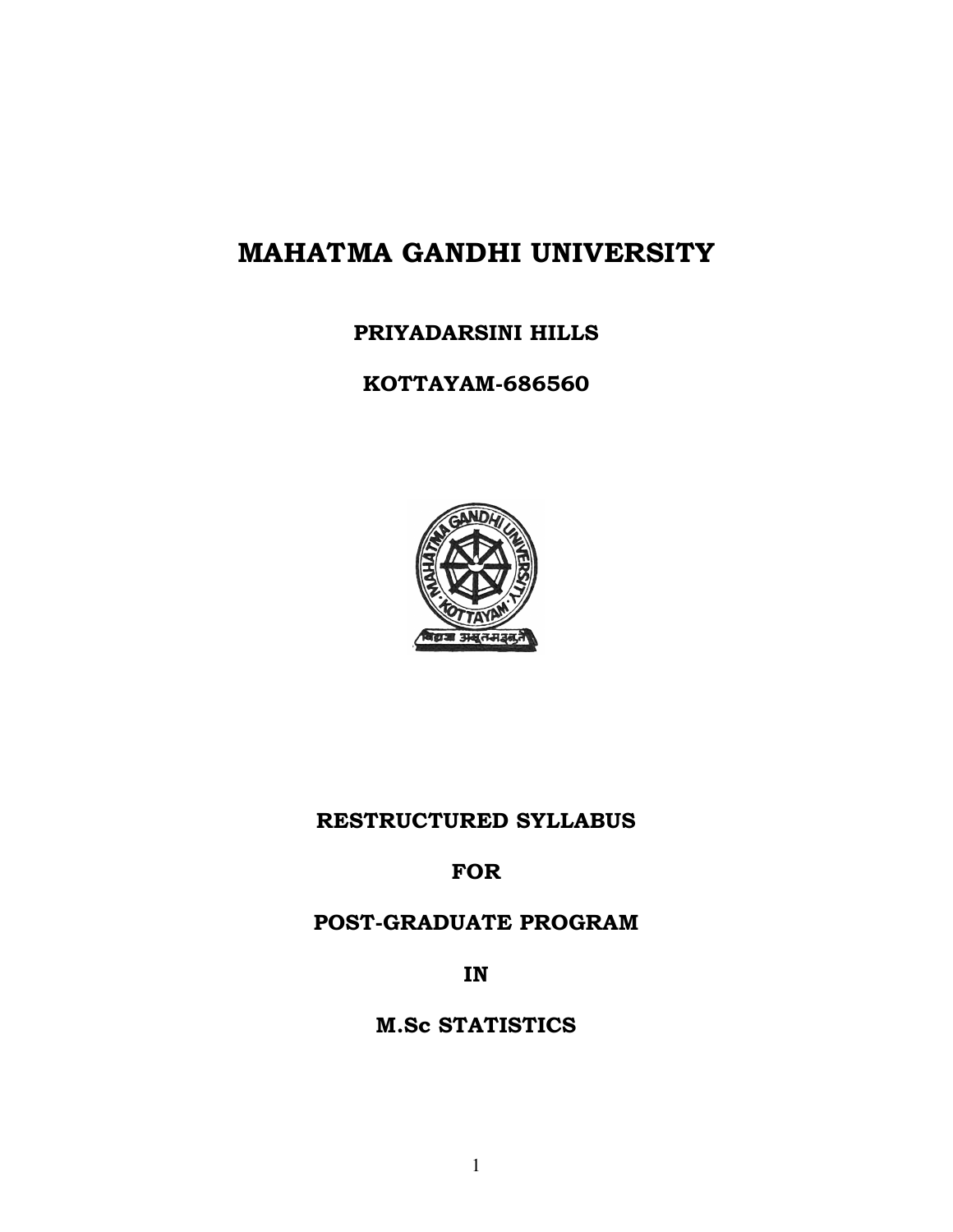#### **MAHATMA GANDHI UNIVERSITY KOTTAYAM**

#### **REGULATIONS FOR CREDIT AND SEMESTER SYSTEM**

#### **Duration**

The duration of PG program shall be 4 semesters. The duration of each semester shall be 90 working days. Odd semesters extend from June to October and even semesters from December to April. There will be one month semester breaks each in November and May. A student may be permitted to complete the program, on valid reasons, with in a period of 8 continuous semesters from the date of commencement of the first semester of the programs.

#### **Program Structure**

 The program includes two types of courses namely Program Core courses and Program Elective Courses. In the fourth semester the colleges can choose 4 electives that will suit the needs of students there, from the electives specified in the syllabus. There shall also be a Program Project with dissertation to be undertaken by all students. Every Program conducted under Credit Semester System shall be monitored by the College Council.

#### **Viva Voce**

Comprehensive Viva-voce shall be conducted at the end semester of the program and it shall cover questions from all courses in the program.

#### **Project work**

Project work shall be completed by working outside the regular teaching hours under the supervision of a teacher in the concerned department. There should be an internal assessment and external assessment for the project work. The external evaluation of the Project work is followed by presentation of work including dissertation and Viva-Voce.

#### **Examinations**

There shall be University examination at the end of each semester. Project evaluation and Viva -Voce shall be conducted at the end of the program only. Project evaluation and Viva-Voce shall be conducted by two external examiners and one internal examiner.

There shall be one end-semester examination of 3 hours duration in each lecture based course and practical course. The examinations for which computers are essential should be conducted in the computer lab supervised by an external examiner appointed by the university.

### **Evaluation and Grading**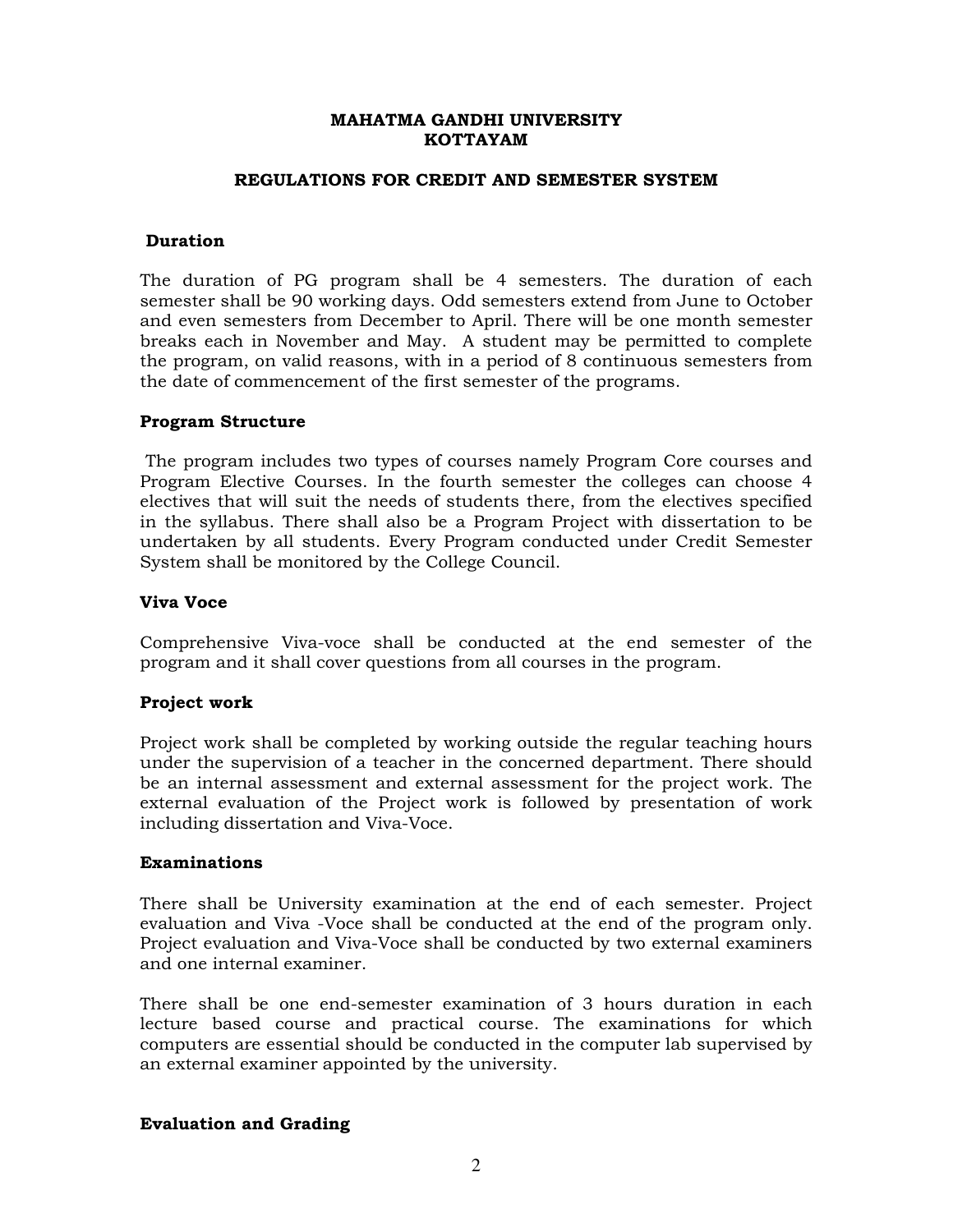**Evaluation:** The evaluation scheme for each course shall contain two parts; (a) internal evaluation and (b) external evaluation. 25% weightage shall be given to internal evaluation and the remaining 75% to external evaluation and the ratio and weightage between internal and external is 1:3. Both internal and external evaluation shall be carried out using direct grading system.

**Internal evaluation**: The internal evaluation shall be based on predetermined transparent system involving periodic written tests, assignments, seminars and attendance in respect of theory courses and based on written tests, lab skill/records/viva and attendance in respect of practical courses. The weightages assigned to various components for internal evaluation are as follows.

#### **Components of Internal Evaluation**

| Component                 |                          | Weightage      |             |  |
|---------------------------|--------------------------|----------------|-------------|--|
|                           | $i)$ Assignment--------- |                |             |  |
| ii) Seminar ------------- |                          |                |             |  |
| iii) Attendance --------  |                          |                |             |  |
| iv) Two Test papers—      |                          | 2              |             |  |
| Letter Grade Performance  |                          | Grade Point(G) | Grade Range |  |
| A                         | Excellent                | 4              | 3.5 to 4.00 |  |
| B                         | Very Good                | З              | 2.5 to 3.49 |  |

C Good 2 1.5 to 2.49 D Average 1 0.5 to 1.49

| E | Poor | $0.0 \text{ to } 0.49$ |
|---|------|------------------------|
|   |      |                        |

### **Grades for Attendance**

| % of attendance         | Grade  |
|-------------------------|--------|
|                         |        |
| $>90\%$                 | A      |
| Between 85 and 90       | B      |
| Between 80 and below 85 | $\cap$ |
| Between 75 and below 80 | Ð      |
| < 75                    | E.     |

To ensure transparency of the evaluation process, the internal assessment grade awarded to the students in each course in a semester shall be published on the notice board at least one week before the commencement of external examination. There shall not be any chance for improvement for internal grade.

A separate minimum of C Grade for internal and external are required for a pass for a course. For a pass in a program a separate minimum grade C is required for all the courses and must score a minimum CGPA of 1.50 or an overall grade of C and above. Each course is evaluated by assigning a letter grade (A, B, C, D or E) to that course by the method of direct grading. The internal ( weightage =1) and external ( weightage =3) components of a course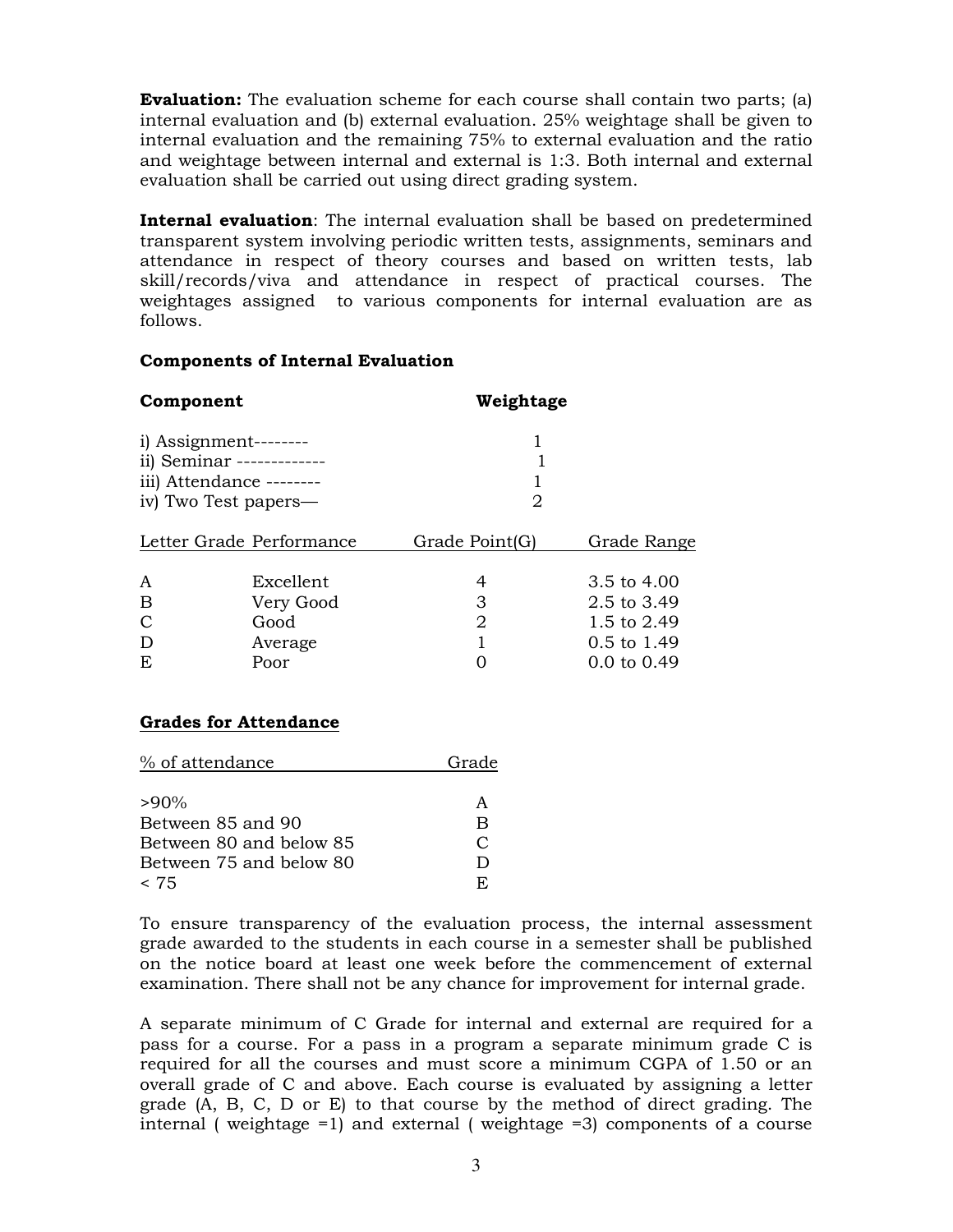are separately graded and then combined to get the grade of the course after taking into account their weightages.

A student who fails to secure a minimum grade for a pass in a course will be permitted to write the examination along with the next batch. There will be no supplementary examination.

#### **Assignments:**

 Every student shall submit one assignment as an internal component for every course. The Topic for the assignment shall be allotted within the 6th week of instruction.

#### **Seminar Lectures**

 Every PG student shall deliver one seminar lecture as an internal component for every course. The seminar lecture is expected to train the students in selfstudy, collection of relevant matter from the books and Internet resources, editing, document writing, typing and presentation.

#### **Class Tests**

Every student shall undergo at least two class tests as an internal component for every course. The weighted average shall be taken for awarding the grade for class tests.

#### **Attendance**

The attendance of students for each course shall be another component of internal assessment. The minimum requirement of aggregate attendance during a semester for appearing the end semester examination shall be 75%. Condonation of shortage of attendance to a maximum of 10 days in a semester subject to a maximum of two times during the whole period of post graduate program may be granted by the University.

If a student represents his/her institution, University, State or Nation in Sports, NCC, NSS or Cultural or any other officially sponsored activities such as college union / university union activities, he/she shall be eligible to claim the attendance for the actual number of days participated subject to a maximum of 10 days in a Semester based on the specific recommendations of the Head of the Department and Principal of the College concerned. A student who does not satisfy the requirements of attendance shall not be permitted to take the end Semester examinations.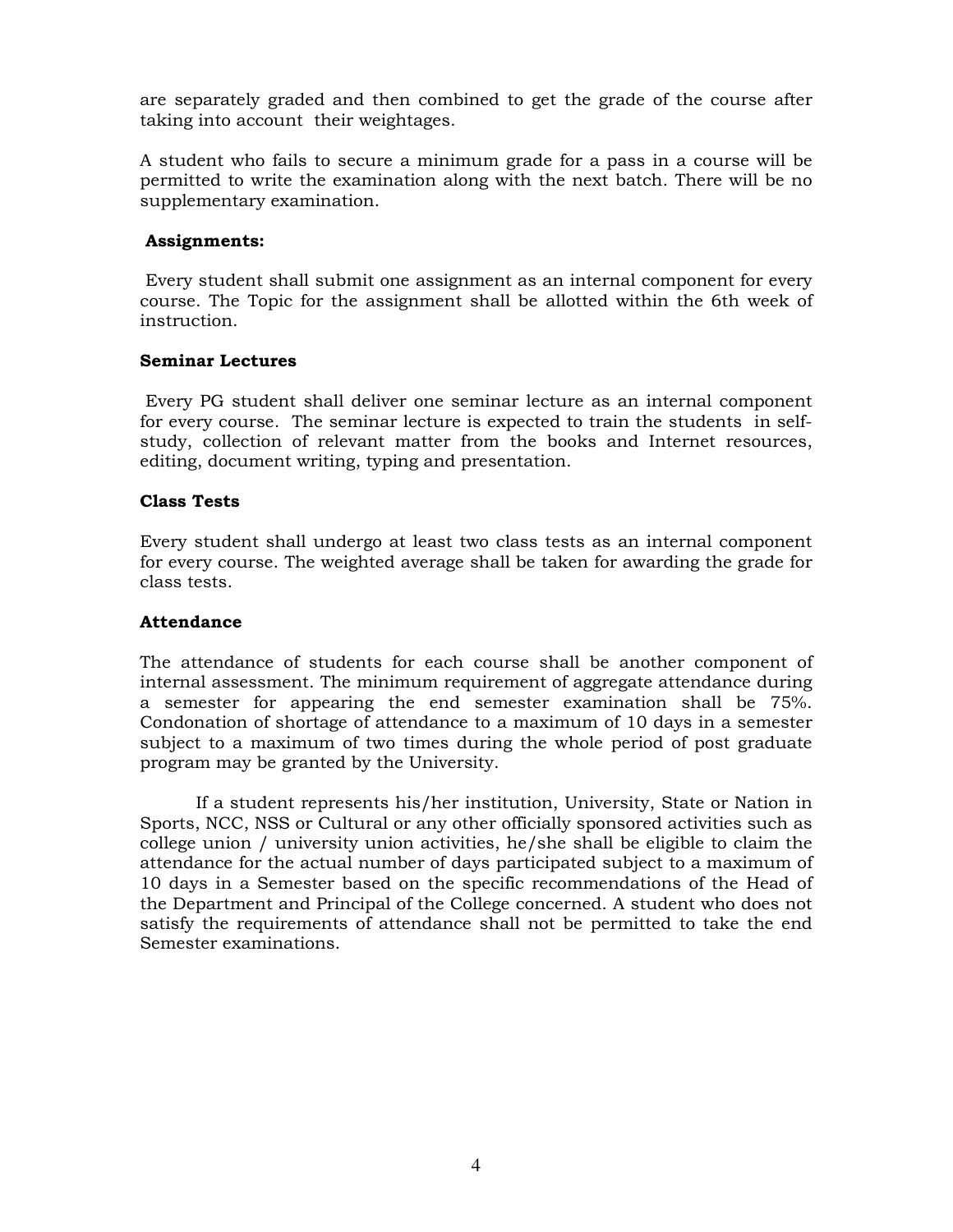# **Mahatma Gandhi University, Kottayam, Kerala**

#### **Revised Syllabus of M.Sc. Statistics Program Under Credit and Semester System (CSS) 2012**

| <b>Course Code</b> | <b>Course Title</b>                         | <b>Credits</b>          | <b>Teaching</b><br><b>Hours</b>            |
|--------------------|---------------------------------------------|-------------------------|--------------------------------------------|
|                    | <b>Semester-I</b> (Total credits-20)        |                         |                                            |
| ST1C01             | Distribution Theory                         | $\overline{4}$          | $\mathfrak{S}$                             |
| ST1C02             | <b>Analytical Tools for Statistics</b>      | $\overline{4}$          | $\frac{5}{5}$                              |
| <b>ST1C03</b>      | Probability Theory                          | $\overline{4}$          |                                            |
| <b>ST1C04</b>      | <b>Mathematical Methods for Statistics</b>  | $\overline{4}$          |                                            |
| <b>ST1C05</b>      | <b>Statistical Computational Techniques</b> | $\overline{4}$          | $\overline{5}$                             |
|                    | <b>Semester-II</b> (Total credits-20)       |                         |                                            |
| <b>ST2C06</b>      | <b>Multivariate Distributions</b>           | $\overline{4}$          | 5                                          |
| ST2C07             | <b>Advanced Probability Theory</b>          | $\overline{4}$          |                                            |
| <b>ST2C08</b>      | <b>Statistical Estimation Theory</b>        | $\overline{4}$          | $\begin{array}{c} 5 \\ 5 \\ 5 \end{array}$ |
| <b>ST2C09</b>      | <b>Stochastic Processes</b>                 | $\overline{4}$          |                                            |
| ST2C10             | <b>Statistical Computing-1</b>              | $\overline{4}$          | $\overline{5}$                             |
|                    | <b>Semester-III</b> (Total credits-20)      |                         |                                            |
| ST3C11             | <b>Sampling Theory</b>                      | $\overline{4}$          | 5                                          |
| ST3C12             | <b>Statistical Testing of Hypotheses</b>    | $\overline{4}$          | 5                                          |
| ST3C13             | Design and Analysis of Experiments          | $\overline{4}$          | $\frac{5}{5}$                              |
| ST3C14             | Multivariate Analysis                       | $\overline{4}$          |                                            |
| ST3C15             | <b>Statistical Computing-2</b>              | $\overline{4}$          |                                            |
|                    | <b>Semester-IV</b> (Total credits-20)       |                         |                                            |
| ST4C16             | <b>Statistical Quality Control</b>          | 3                       | 5                                          |
| <b>ST4E--</b>      | Elective-1                                  | $\mathfrak{Z}$          | 5                                          |
| ST4E--             | Elective-2                                  | $\overline{\mathbf{3}}$ | 5                                          |
| ST4E--             | Elective-3                                  | $\overline{3}$          | 5                                          |
| <b>ST4E--</b>      | Elective-4                                  | 3                       | $\overline{5}$                             |
| ST4CD              | Dissertation/Project                        |                         | $\overline{\mathbf{3}}$                    |
| ST4CV              | Viva-Voce                                   |                         | $\overline{2}$                             |
|                    |                                             |                         |                                            |

# **Total credits for the programme-80 credits**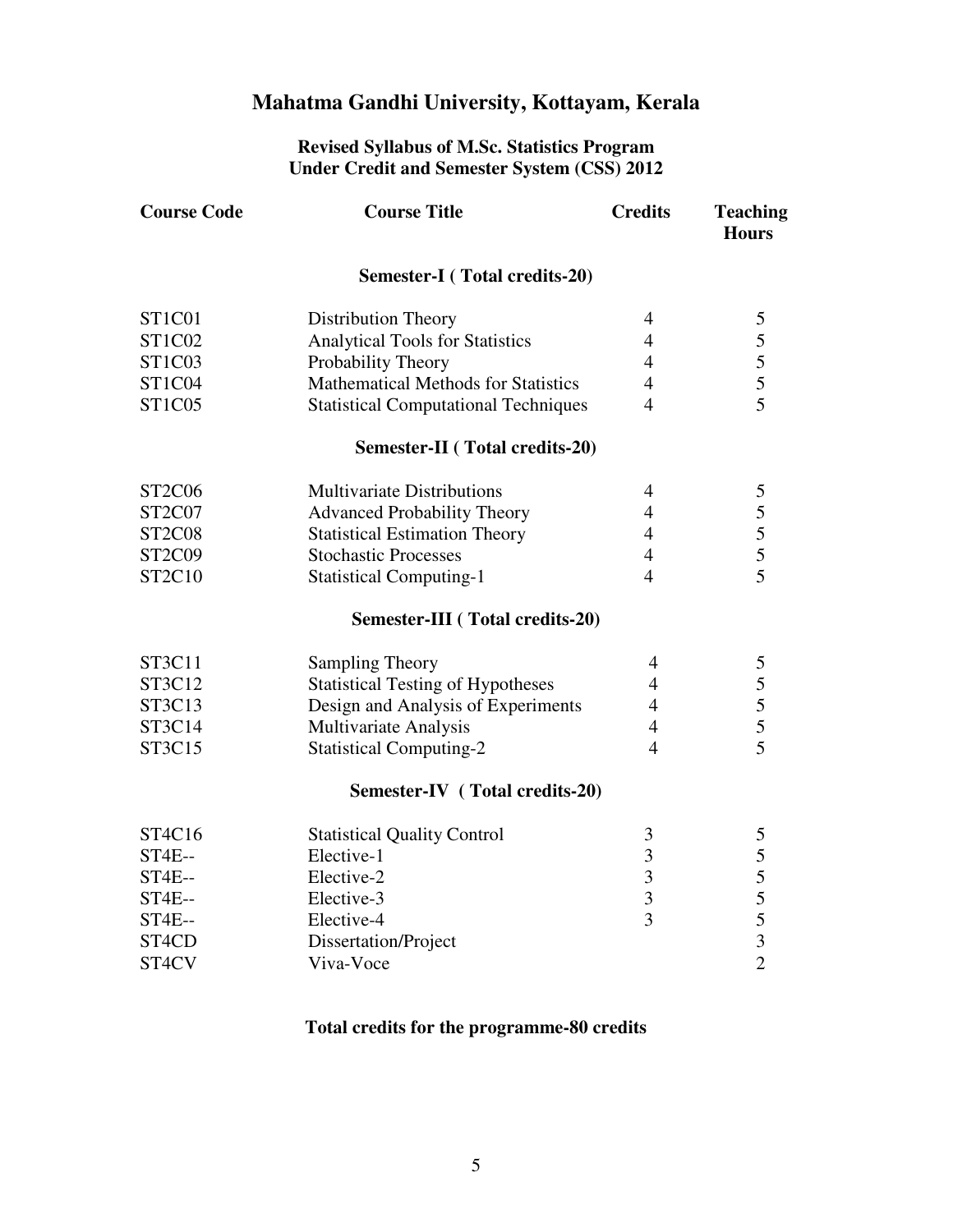# **List of Electives Offered**

- 1. E01: Econometric Methods
- 2. E02: Operations Research
- 3. E03: Statistical Reliability Analysis
- 4. E04: Population Dynamics
- 5. E05: Statistical Decision Theory
- 6. E06: Advanced Distribution Theory
- 7. E07: Time Series Analysis
- 8. E08: Statistical Computing-3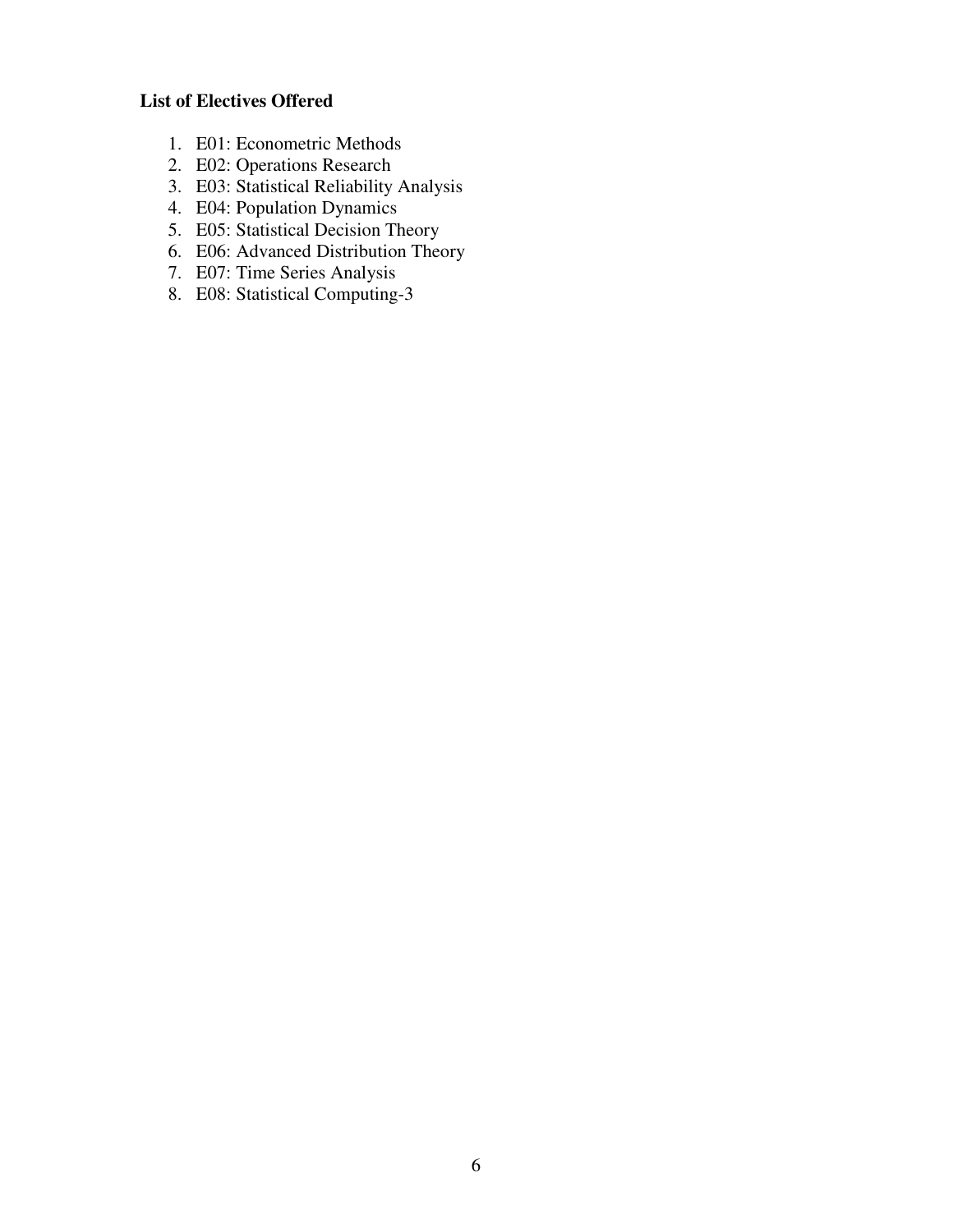### **SYLLABI OF COURSES OFFERED IN SEMESTER I**

### **ST1 C01: DISTRIBUTION THEORY**

# **UNIT I**

Quick review of basic concepts in distribution theory:- generating functions and properties, pgf, mgf, cumulant generating function and characteristic functions, factorial moments and recurrence relation, Discrete Distributions:- Power series, Binomial, Geometric, Poisson, Negative binomial and Hyper geometric.

# **UNIT II**

Continuous Distributions:- Rectangular, Exponential, Weibull, Beta, Gamma, Pareto, Normal, Lognormal, Cauchy, Laplace, Logistic.

# **UNIT III**

Functions of Random variables and their distributions using transformations of variables techniques. Distributions of sums, products and ratios of independent r.v.s, compound, truncated and mixture distributions.

# **UNIT IV**

Sampling distributions:- Chi-square, t and F distributions (central only) Order statistics and their distributions:- joint and marginal distributions of sample median, range and mid – range (Exponential, Uniform, Logistic)

### **Text Books:**

- 1. Hogg R.V and Craig A.T (1989) Introduction to Mathematical Statistics, Macmillian publishing company.
- 2. Arnold B.C, Balakrishnan N and Nagaraja H.N (1992) A first Course in Order Statistics.
- 3. Gupta S.C and Kapoor V.K (2000) Fundamentals of Mathematical Statistics, S. Chand & Co, New Delhi.

- 1. Johnson N.L, Kotz S and Kemp A.W (1992) Univariate discrete distributions, John Wiley.
- 2. Johnson N.L, Kotz S and Balakrishnan N (1991) Continuous Univariate distributions I & II, John Wiley.
- 3. Kotz S, Balakrishnan N and Johnson N.L (2000) Continuous Multivariate distributions, John Wiley and sons.
- 4. Rohatgi V.K (1988) An Introduction to Probability Theory and Mathematical Statistics, Wiley Eastern.
- 5. Mukhopadhaya P (1996) Mathematical Statistics, The New Central Book Agency.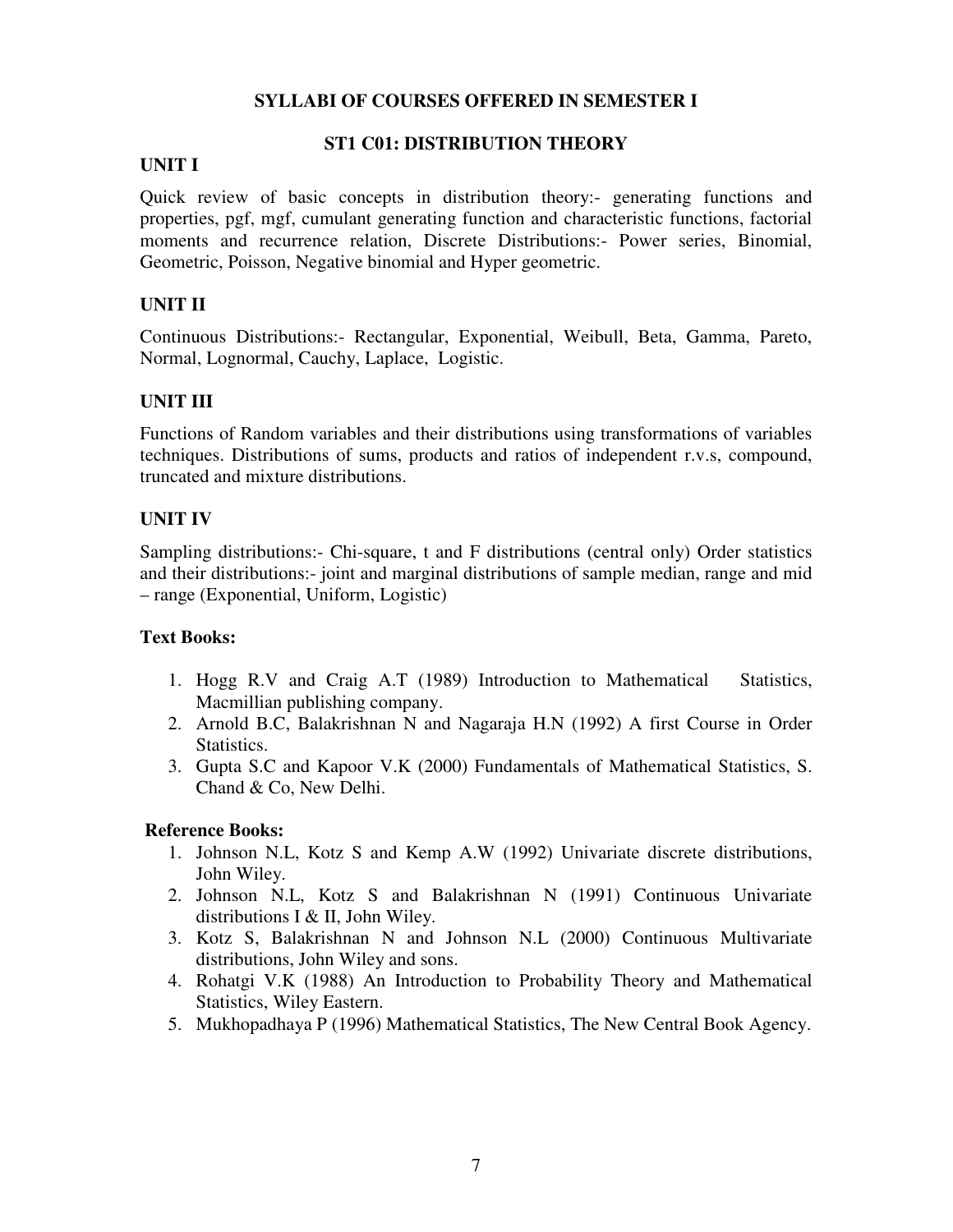# **ST1 C02: ANALYTICAL TOOLS FOR STATISTICS**

# **UNIT I**

Vector spaces, subspaces, linear independence of vectors, basis and dimension of a vector space, inner product and orthogonal vectors, Gram-Schmidt orthogonalization process, orthonormal basis, rank of a matrix, null space, partitioned matrices.

# **UNIT II**

Linear equations, rank nullity theorem, characteristic roots and vectors, Cayley-Hamilton theorem, characteristic subspaces of a matrix, nature of characteristic roots of some special types of matrices, algebraic and geometric multiplicity of a characteristic root, generalized inverse, properties of g-inverse, Moore-Penrose inverse and its computations.

# **UNIT III**

Quadratic forms, congruent transformations, congruence of symmetric matrices, canonical reduction and orthogonal reduction of real quadratic forms, nature of quadratic forms, simultaneous reduction of quadratic forms, similarity and spectral decomposition.

# **UNIT IV**

Linear programming:- convex sets and associated theorems, introduction to linear programming problems (LPP), graphical solution, feasible, basic feasible and optimal basic feasible solutions to an LPP, theoretical development of simplex method, big-M method, two-phase simplex method, dual of linear programming, theorems of duality, dual-simplex method.

# **Text Books:**

- 1. Shanti Narayan (1991) A text of book of matrices, S. Chand & Company, New Delhi
- 2. Graybill F. A. (1983) Matrices with applications in statistics, 2nd Ed. Wadsworth.
- 3. Biswas S. (1997) A text book of linear algebra, New age international.
- 4. Kanti Swaroop, Gupta P.K., et al, (1985) Operations Research, Sultan Chand & Sons.

- 1. Rao C.R. (2002) Linear statistical inference and its applications, Second edition, Wiley Eastern.
- 2. Rao A.R. and Bhimasankaram P (1992) Linear Algebra, Tata McGraw Hill Publishing Company Ltd.
- 3. Sharma J.K. (2001) Operations Research: Theory and Applications, McMillan, New Delhi.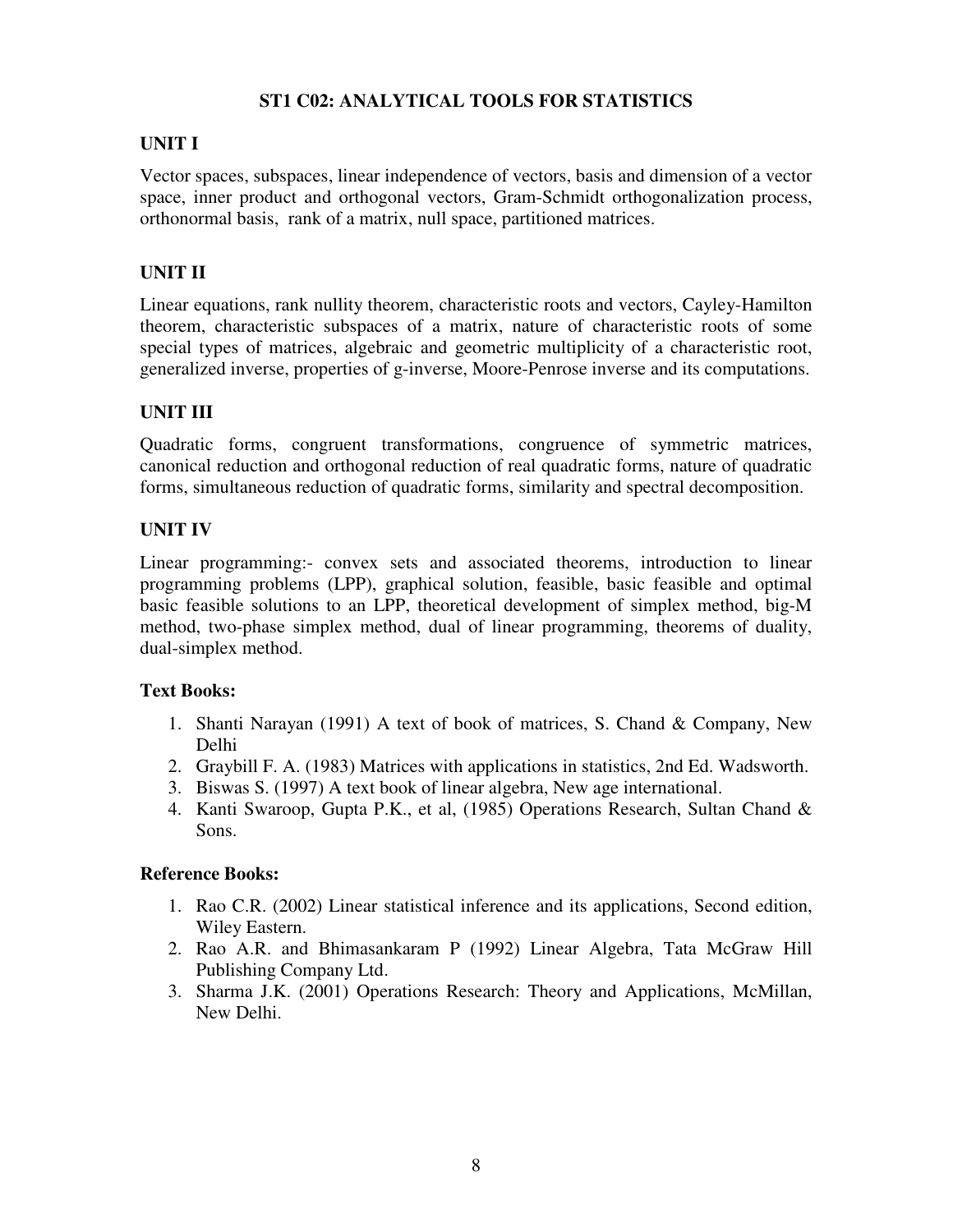### **ST1 C03: PROBABILITY THEORY**

### **UNIT I**

 Sequences and limit of sets, field, sigma field, measurable space, minimal sigma field, Borel field of R and of  $\mathbb{R}^n$ , Random variables, vector random variables and limit of random variables.

# **UNIT II**

Probability space, monotone and continuity property of probability measure, independence of finite number and sequence of events, Borel - Cantelli Lemma, Borel 0- 1 law, conditional probability and Baye's Theorem for a finite number of events.

# **UNIT III**

 Distribution function:- properties - decomposition theorem, correspondence theorem (without proof), distribution function of vector random variables, mathematical expectation and properties, moments, basic, Markov, Jensen, Cr-inequalities.

# **UNIT IV**

 Convergence of random variables, convergence in probability, almost sure convergence, convergence in distribution, and convergence in  $r<sup>th</sup>$  mean, properties and relations among them, independence of finite and sequence of random variables, weak and complete convergence of distributions, Helly-Bray lemma (statement only), Helly-Bray theorem (statement only).

- 1. Bhat B.R (1981) Modern Probability theory, Wiley Eastern LTD, New Delhi.
- 2. Rohatgi V.K (1990) An introduction to probability theory and Mathematical statistics, Wiley Eastern ltd.
- 3. Billingsley P (1985) Probability and Measure, Wiley Eastern ltd.
- 4. Ash R.B (1972) Real Analysis and Probability, Academic press.
- 5. Laha R.G and Rohatgi V.K (1979) Probability theory, Van Nostrand.
- 6. Loeve M (1963) Probability Theory, Van Nostrand, Princeton.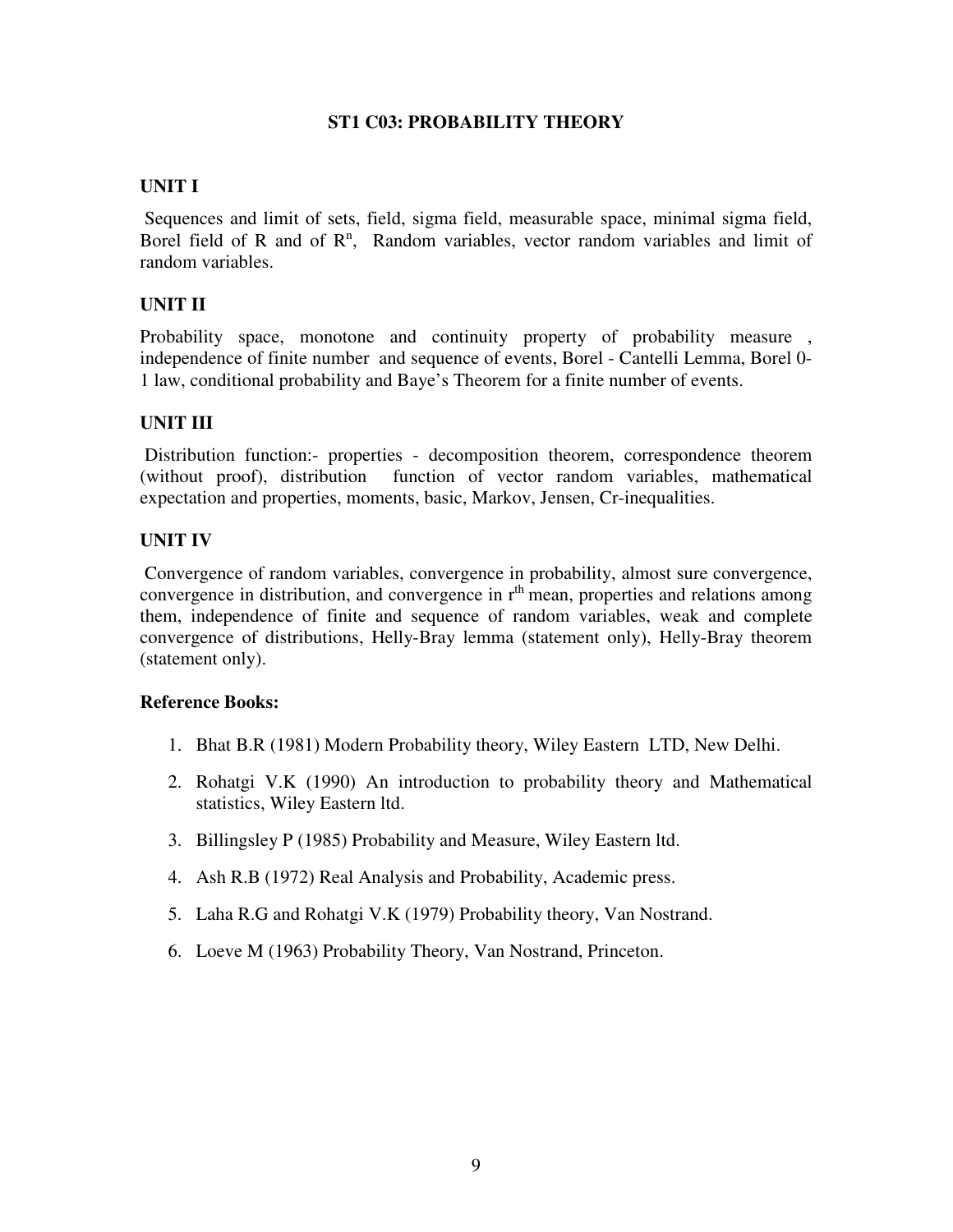### **ST1 C04: MATHEMATICAL METHODS FOR STATISTICS**

# **UNIT I**

Sequences and series, convergence, continuity, uniform continuity, differentiability. Functions of several variables: maxima and minima, Method of Lagrangian multipliers, Riemann integral, Laplace transform and its applications to differential equations.

# **UNIT II**

Measurable space and sets, Measure and measure space, finite and  $\sigma$  finite measures. Counting measure, Lebesgue measure, Lebesgue- stieltjes measure and general measure, Measurable functions.

# **UNIT III**

Lebesgue integral. General definition of integral of a measurable function and its elementary properties. Fatou's lemma. monotone convergence theorem, Lebesgue dominated convergence theorem.

# **UNIT IV**

Algebra of complex numbers, Analytic functions, Cauchy-Riemann equations, contour integral, Cauchy's theorem (without proof), Cauchy's integral formula, Liouville's theorem, Maximum modulus principle, Zeroes of a function, singular point, different types of singularities, residues at a pole.

### **Text Books:**

- 1. Apostol T.M. (1996) Mathematical Analysis, second Edition, Narosa Publishing House, New Delhi.
- 2. Churchill R.V (1975) Complex variables and applications, McGraw Hill.

- 1. Andre's I. Khuri (1993) Advanced Calculus with applications in statistics. Wiley & sons.
- 2. Malik S.C & Arora S (2006) Mathematical analysis, second edition, New age international.
- 3. Pandey H.D, Goyal J. K & Gupta K.P (2003) Complex variables and integral transforms Pragathi Prakashan, Meerut.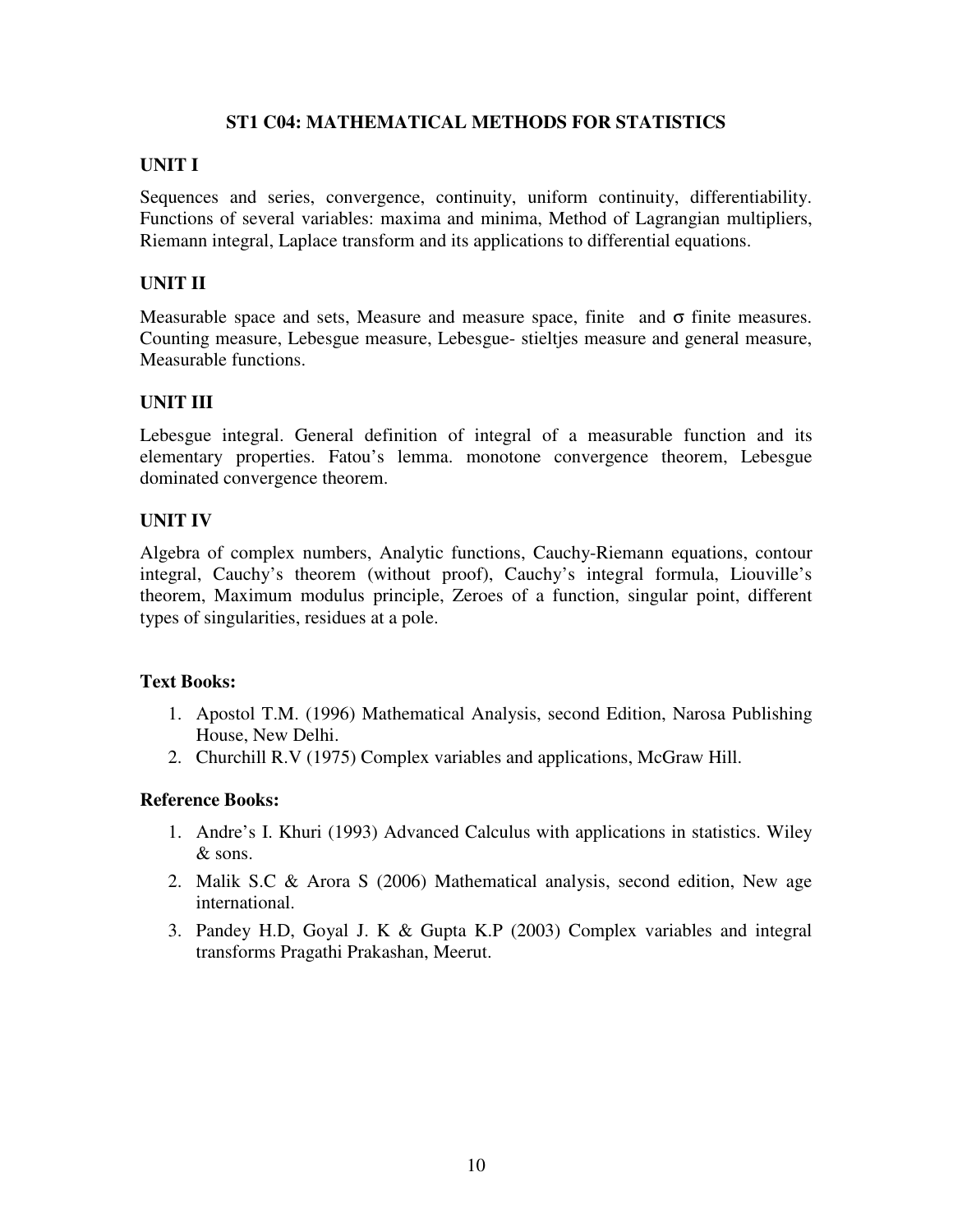### **ST1 C05: STATISTICAL COMPUTATIONAL TECHNIQUES**

# **UNIT I**

Solution to algebraic and transcendental equations:- Bisection Method, Iteration method, Regula -falsi method, Newton-Raphson method. Solution to Simultaneous linear equations:- Gauss elimination method, Gauss-Jordan methods, Jacobi's method, Gauss-Seidel method, solution to non-linear equations – Newton Raphson method.

# **UNIT II**

Interpolation - Newtons forward interpolation formula, Lagrange's interpolation formula, Numerical integration- General Quadrature formula, Newton-Cotes formula, Trapeizoidal, Simpson's (1/3), Simpson's (3/8) and Weddle's formula, Romberg integration and errors in numerical integration formulas.

# **UNIT III**

Monte Carlo methods, Random Number Generation- Basic principles of Random number generation, inversion method, accept-reject method, Random number generation from Uniform, Exponential, Cauchy, Normal, Beta, Gamma densities, Random number generation from Binomial, Poisson and Geometric.

# **UNIT IV**

Introduction to statistical software R, Data objects in R, Manipulating vectors, matrices, lists, importing of files, data frame, and computations of descriptive statistics measures. R-Graphics- Histogram, Box-plot, Stem and leaf plot, Scatter plot, Plot options; Multiple plots in a single graphic window, frequency table, Plotting of probability distributions and sampling distributions, Controlling Loops- For, repeat, while, if , if else etc. Implementation of numerical methods in unit I, unit II and Unit III using R.

- 1. Sastry S.S. (1998) Introductory methods of numerical analysis. Third edition, Printice Hall, New Delhi.
- 2. Mohanan J.F (2001) Numerical methods of statistics, Cambridge University Press.
- 3. Srimanta Pal (2009) Numerical Methods- Principles, Analysis and Algorithms. Oxford University Press.
- 4. Alain F. Zuur, Elena N. Ieno, and Erik Meesters (2009) A Beginner's Guide to R, Springer, ISBN: 978-0-387-93836-3.
- 5. Michael J. Crawley (2005) Statistics: An Introduction using R, Wiley, ISBN 0- 470-02297-3.
- 6. Phil Spector (2008) Data Manipulation with R, Springer, New York, ISBN 978-0- 387-74730-9.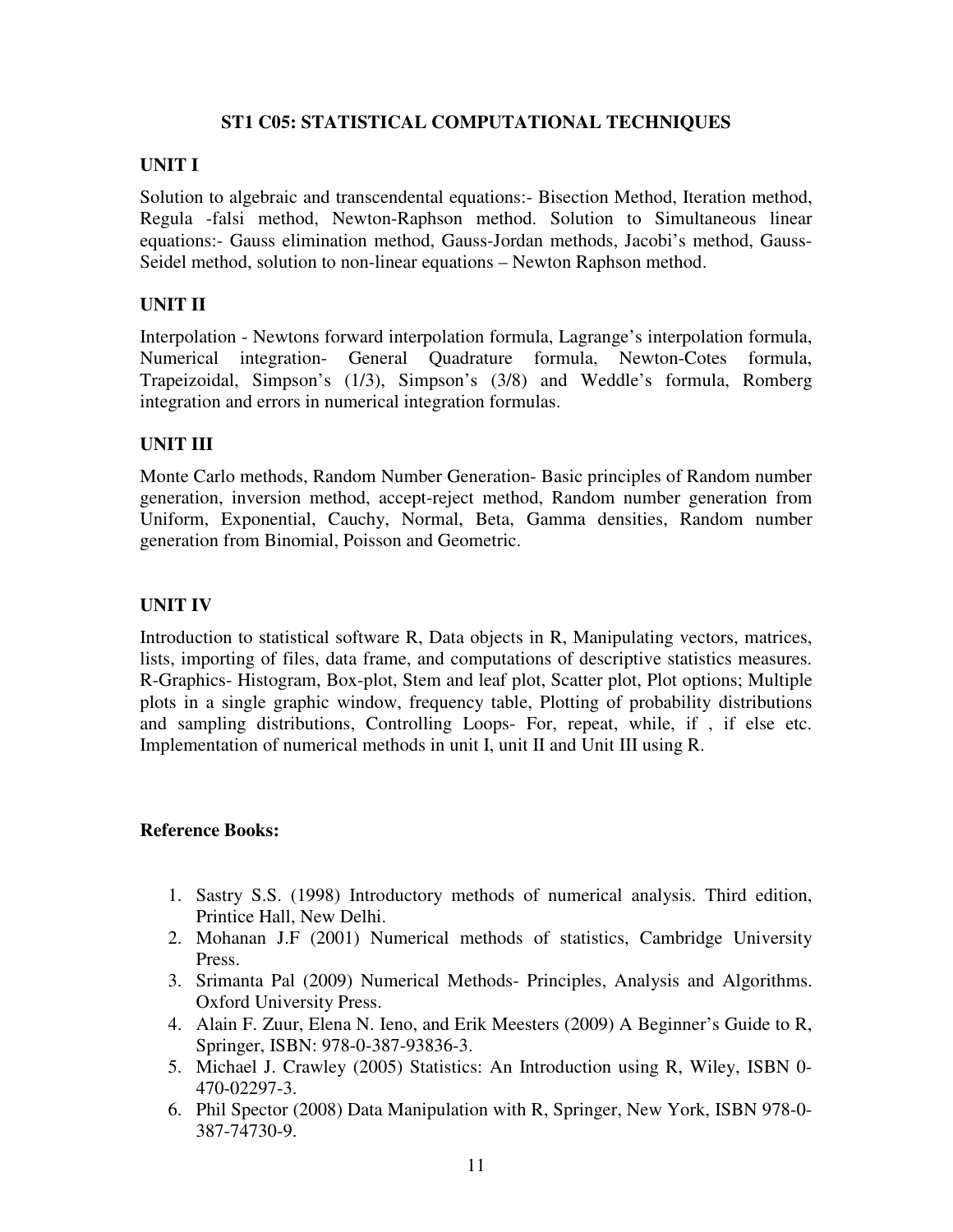- 7. Maria L. Rizzo (2008) Statistical computing with R, Chapman & Hall/CRC, Boca Raton, ISBN 1-584-88545-9.
- 8. Fishman G.S. (1996) Monte Carlo: Concepts, Algorithms, and Applications (Springer).
- 9. Purohit S.G., Gore S.D. and Deshmukh S.R. (2008) Statistics Using R. Narosa Publishing House, New Delhi.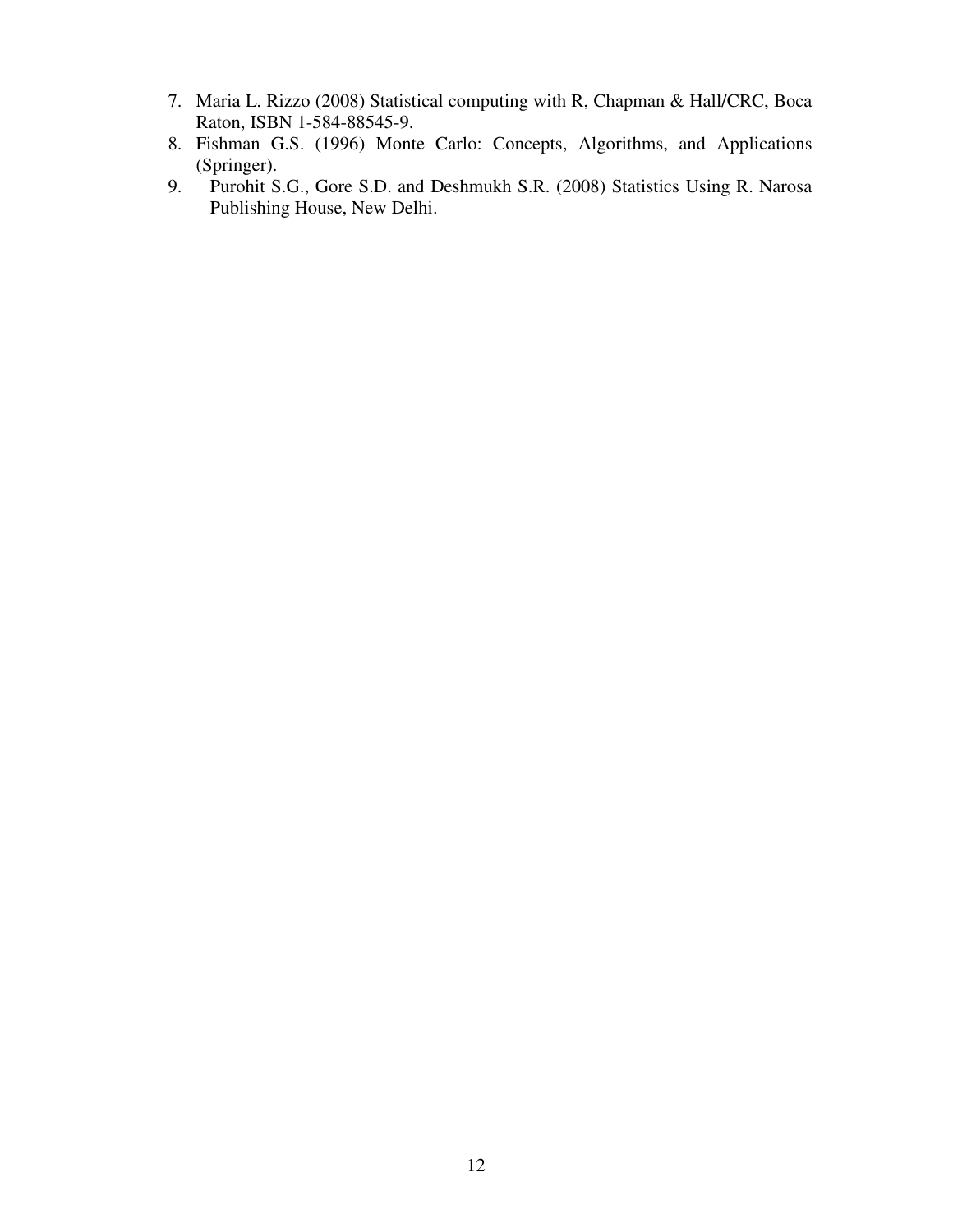#### **SYLLABI OF COURSES OFFERED IN SEMESTER II**

#### **ST2 C06 MULTIVARIATE DISTRIBUTIONS**

#### **UNIT I**

Bivariate normal distribution- marginal and conditional distributions, characteristic function. Bivariate exponential distribution of Marshall and Olkin - marginal distribution, characterstic function and lack of memory property. Multinomial distribution.

#### **UNIT II**

 Multivariate distributions-Multivariate normal distribution (both singular and nonsingular)- marginal and conditional distributions, properties and characterizations, estimation of mean and dispersion matrix. Independence of sample mean and sample dispersion matrix.

#### **UNIT III**

Jacobians of matrix transformations  $Y = AXB$ ,  $Y = AXA'$ ,  $X = TT'$ . Matrix variate gamma and beta distributions, Wishart distribution, distribution of generalized variance.

#### **UNIT IV**

Quadratic forms of normal variables and vectors - Distribution of quadratic forms in normal variables (both scalar and vector quadratic forms), Cochran's theorem, Independence of quadratic forms. Simple, partial, and multiple correlation coefficients and their inter-relationships, tests, null and non-null distribution of simple and partial cases, null distribution of multiple correlation.

#### **Reference Books:**

Anderson T.W.(1984) An introduction to multivariate statistical analysis, second edn, John Wiley.

Seber G.A.F. (1983) Multivariate Observations, John Wiley.

Giri N.(1984) Multivariate statistical inference,Academic publishers.

Johnson And Kotz (1981) Distribution of Statistics- Multivariate, John Wiley.

Rao.C.R(1973) Linear statistical inference and its applications (2<sup>nd</sup> Ed) Wiley Eastern ltd.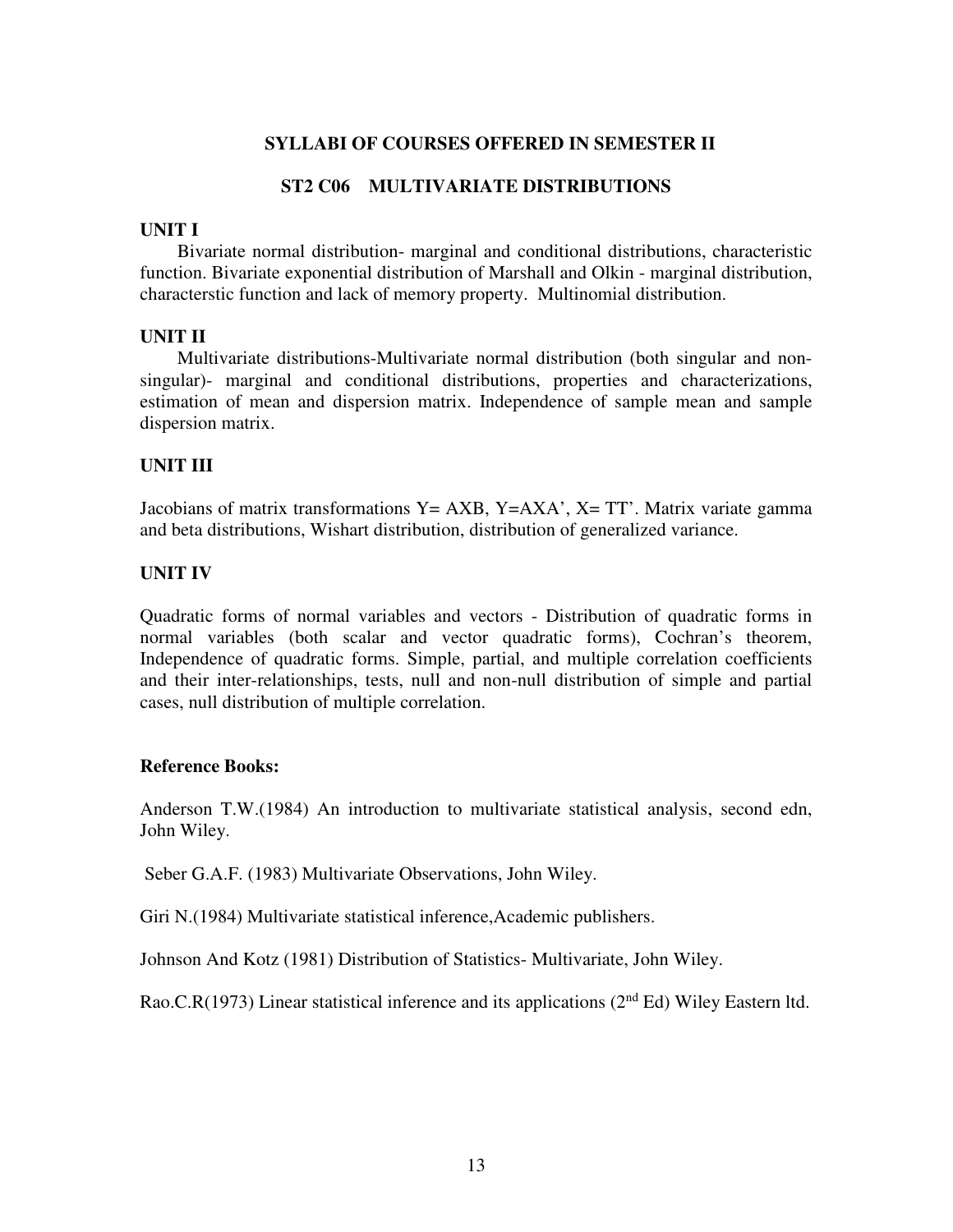### **ST2 C07: ADVANCED PROBABILITY THEORY**

# **UNIT I**

Signed measure, Hahn and Jordan Decomposition theorems. Statement and applications of Radon – Nikodym Theorem (without proof), Lebesgue decomposition, Fubini's theorem (without proof), Probability space induced by a random variable, by a random vector, conditional expectation of a random variable, martingales, submartingles, super martingales, simple Properties of Martingales.

# **UNIT II**

Characteristic function of a random variable, properties, uniform continuity and nonnegative definiteness, statement of Bochner's Theorem, continuity and inversion theorems of characteristic functions, convex combinations of characteristic functions and distribution functions, characteristic function of a vector random variable.

# **UNIT III**

Law of Large numbers, Weak Law of Large numbers of Bernoulli, Chebychev, Poisson and Khinchine, Kolmogrov strong law of large numbers for independent random variables- for i.i.d random variables, necessary and sufficient condition for weak law of large numbers.

# **UNIT IV**

Central limit theorem, Demoivre-Laplace CLT, Lindberg -Levy and Liaponov CLT, Lindberg- Feller CLT (Without proof), domain of attraction and stable distributions.

- 1. Bhat B.R (1981) Modern Probability theory, Wiley Eastern Ltd, New Delhi.
- 2. Rohatgi V.K (1990) An introduction to probability theory and Mathematical statistics, Wiley Eastern ltd.
- 3. Billingsley P (1985) Probability and Measure, Wiley Eastern Ltd.
- 4. Ash R.B (1972) Real Analysis and Probability, Academic press.
- 5. Laha R.G and Rohatgi V.K (1979) Probability theory, Van Nostrand.
- 6. Luckas E (1970) Characteristic functions, 2nd Edition, Hofna NewYork.
- 7. Parthasarathy K.R (1973) Introduction to Probability and Measure, Mac Millian.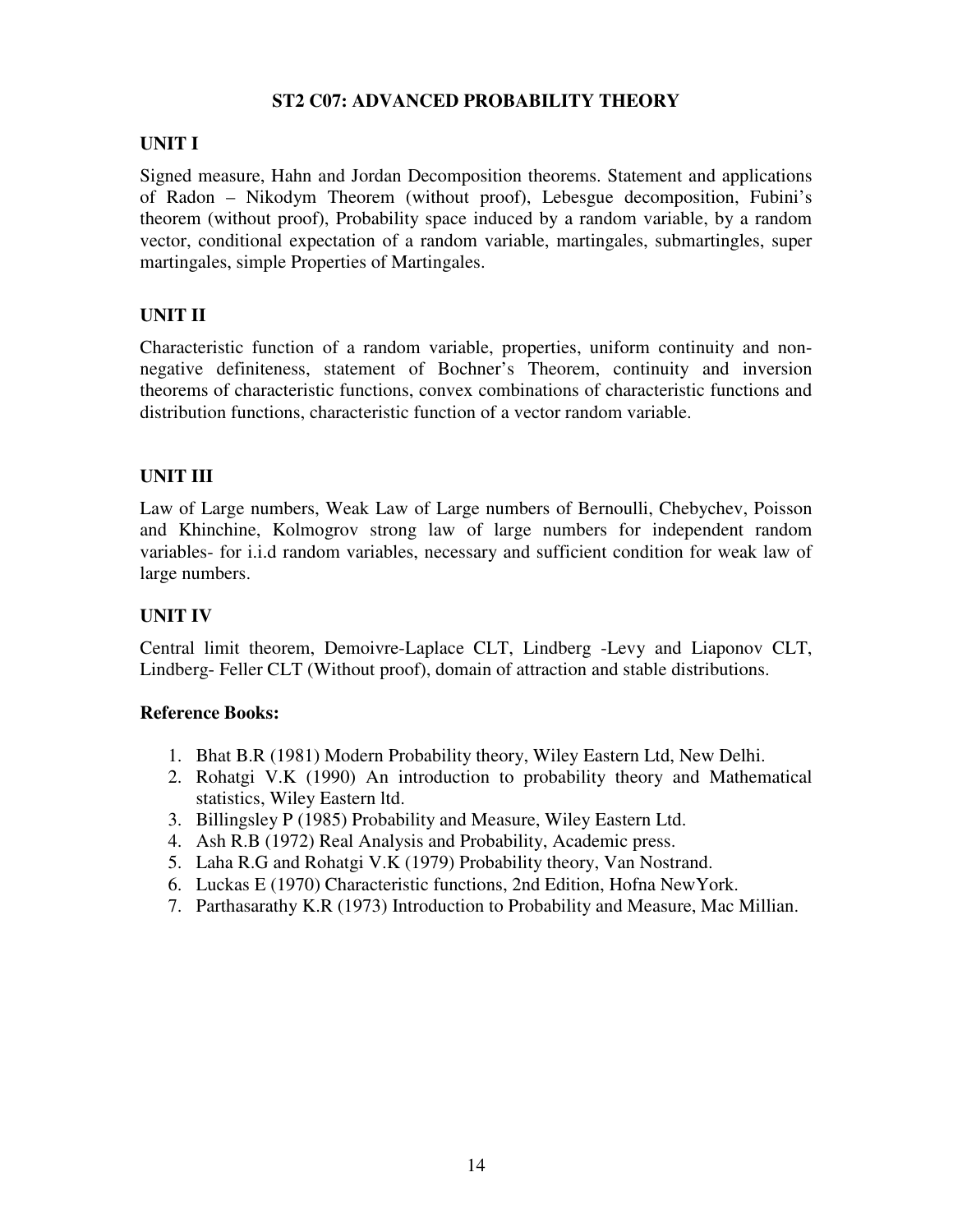# **ST2 C08: STATISTICAL ESTIMATION THEORY**

# **UNIT I**

Criteria for estimators - unbiasedness, consistency and efficiency, minimum variance, Fisher information, Cramer – Rao inequality, Bhattacharyya's bounds.

# **UNIT II**

Sufficiency, completeness, bounded completeness, Fisher-Neymann factorization theorem, minimal sufficiency, exponential families, Rao- Black well theorem, Lehmann – Scheffe theorem, ancillary statistics, Basu's theorem.

### **UNIT III**

Methods of estimation: method of moments, method of maximum likelihood & their properties, Fisher's scoring method, method of minimum chi-square and method of modified minimum chi-square, confidence intervals, shortest confidence intervals.

# **UNIT IV**

Elements of decision theory, statistical decision problem, loss and risk functions, decision rule, estimation and testing as particular cases, prior and posterior distributions, Bayes estimator, admissible decision rules, non-randomized and randomized decision rules, bootstrap and Jackknife techniques (basic concepts only).

- 1. Lehmann E.L. (1983) Theory of point estimation Wiley, New York.
- 2. Rohatgi V.K. (1988) An introduction to probability theory and mathematical statistics, Wiley Eastern.
- 3. Hogg R. V. and Craig A. T. (1989) Introduction to Mathematical Statistics, Macmillan Publishing Company.
- 4. Kale B. K. (1999) A First Course on Parametric Inference, Narosa Publishing House.
- 5. Lindgren B.W (1976) Statistical Decision Theory (3rd Edition), Collier Macmillian, New York.
- 6. Rao C.R (1974) Linear Statistical Inference and its Applications, John Wiley, New York.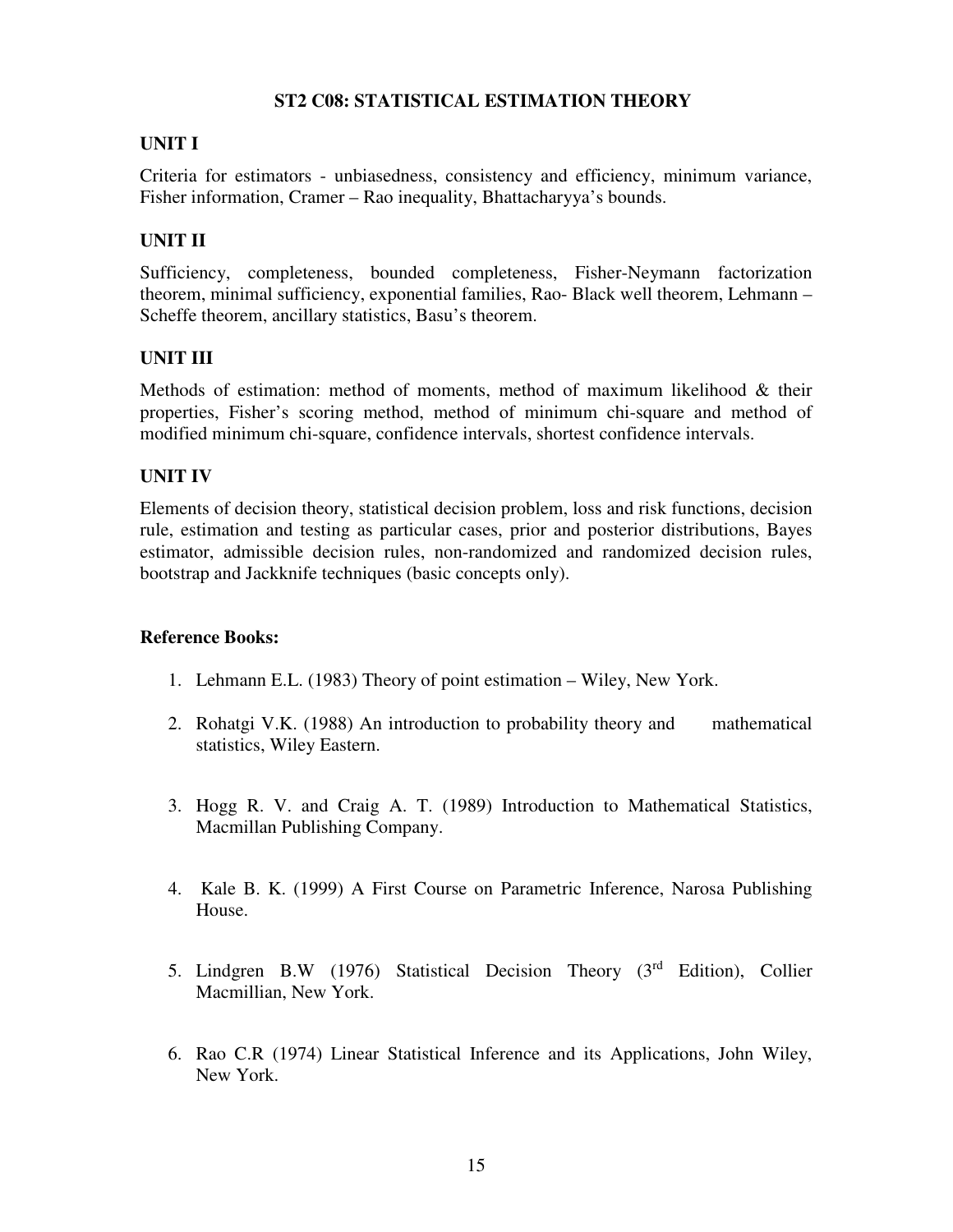# **ST2 C09: STOCHASTIC PROCESSES**

# **UNIT I**

Introduction to stochastic processes:- classification of stochastic processes according to state space and time space, wide sense and strict sense stationary processes, processes with stationary independent increments, Markov process, Markov chains-transition probability matrices, Chapman-Kolmogorov equation, first passage probabilities, generating functions, classification of states, criteria for recurrent and transient states, mean recurrence time, mean ergodic theorem, the basic limit theorem of Markov chains (statement only), reducible and irreducible Markov chains, stationary distributions, limiting probabilities and absorption probabilities.

# **UNIT II**

Random walk, gambler's ruin problem; Galton-Watson branching process, generating function relations, mean and variance functions, extinction probabilities, criteria for extinction.

# **UNIT III**

Continuous time Markov chains, Poisson processes, pure birth processes and the Yule processes, birth and death processes, Kolmogorov forward and backward differential equations, linear growth process with immigration, steady-state solutions of Markovian queuing models--M/M/1, M/M/1 with limited waiting space, M/M/s, M/M/s with limited waiting space and M/G/1.

# **UNIT IV**

Renewal processes– concepts, examples, Poisson process viewed as a renewal process, renewal equation, elementary renewal theorem, asymptotic expansion of renewal function, central limit theorem for renewals, key renewal theorem (statement only), delayed renewal processes.

# **Text Books:**

- 1. Ross S.M. (2007) Introduction to Probability Models, Ninth edition, Academic Press.
- 2. Bhat B.R. (2002) Stochastic Processes, second edition, New Age Publication.

# **Reference Books:**

1. Feller W. (1968) Introduction to Probability Theory and its Applications, Vols. I & II, John Wiley, New York.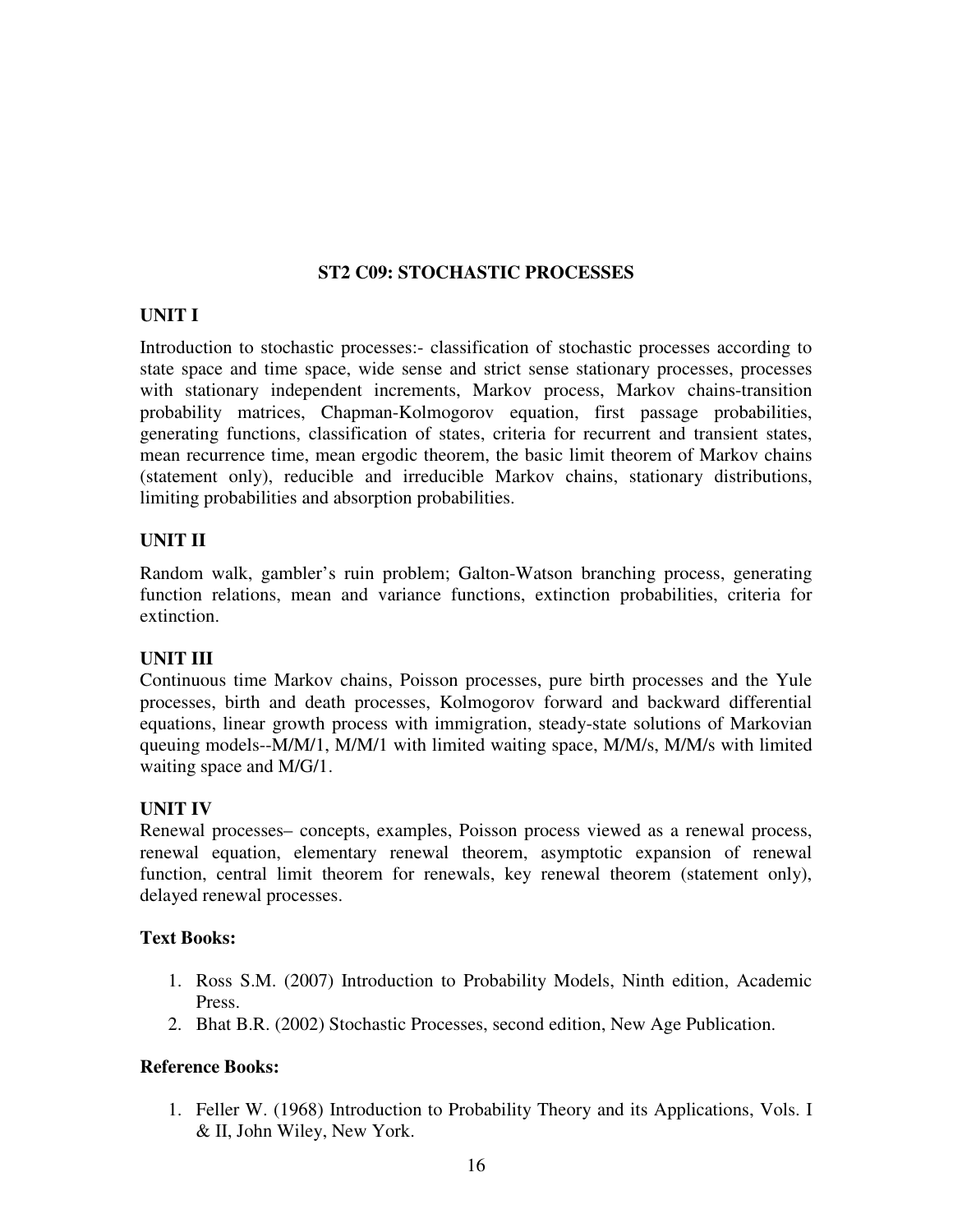- 2. Karlin S. and Taylor H.M. (1975) A First Course in Stochastic Processes, Second edition, Academic Press, New-York.
- 3. Cinlar E. (1975) Introduction to Stochastic Processes, Prentice Hall, New Jersey.
- 4. Medhi J. (1996) Stochastic Processes. Second Editions, Wiley Eastern, New-Delhi.
- 5. Basu A.K. (2003) Introduction to Stochastic Processes, Narosa, New-Delhi.
- 6. Bhat U.N. and Miller G. (2003) Elements of Applied Stochastic Processes. (Third edition), John Wiley, New York.

# **ST2 C10: STATISTICAL COMPUTING-1**

Applications of topics covered in the following papers

- 1. ST1 C01: Distribution Theory
- 2. ST2 C06: Multivariate Distributions
- 3. ST2 C08: Statistical Estimation Theory
- 4. ST2 C09: Stochastic Processes

Here 6 numerical questions each having a weight of 10 are to be asked. The student is expected to answer 3 questions. At least one question from each of the above papers must be asked. Use of packages R and MS-Excel is allowed for answering the questions in this paper. Examination of 3 hour duration for this paper must be conducted in the computer lab under the supervision of an external examiner appointed by the University.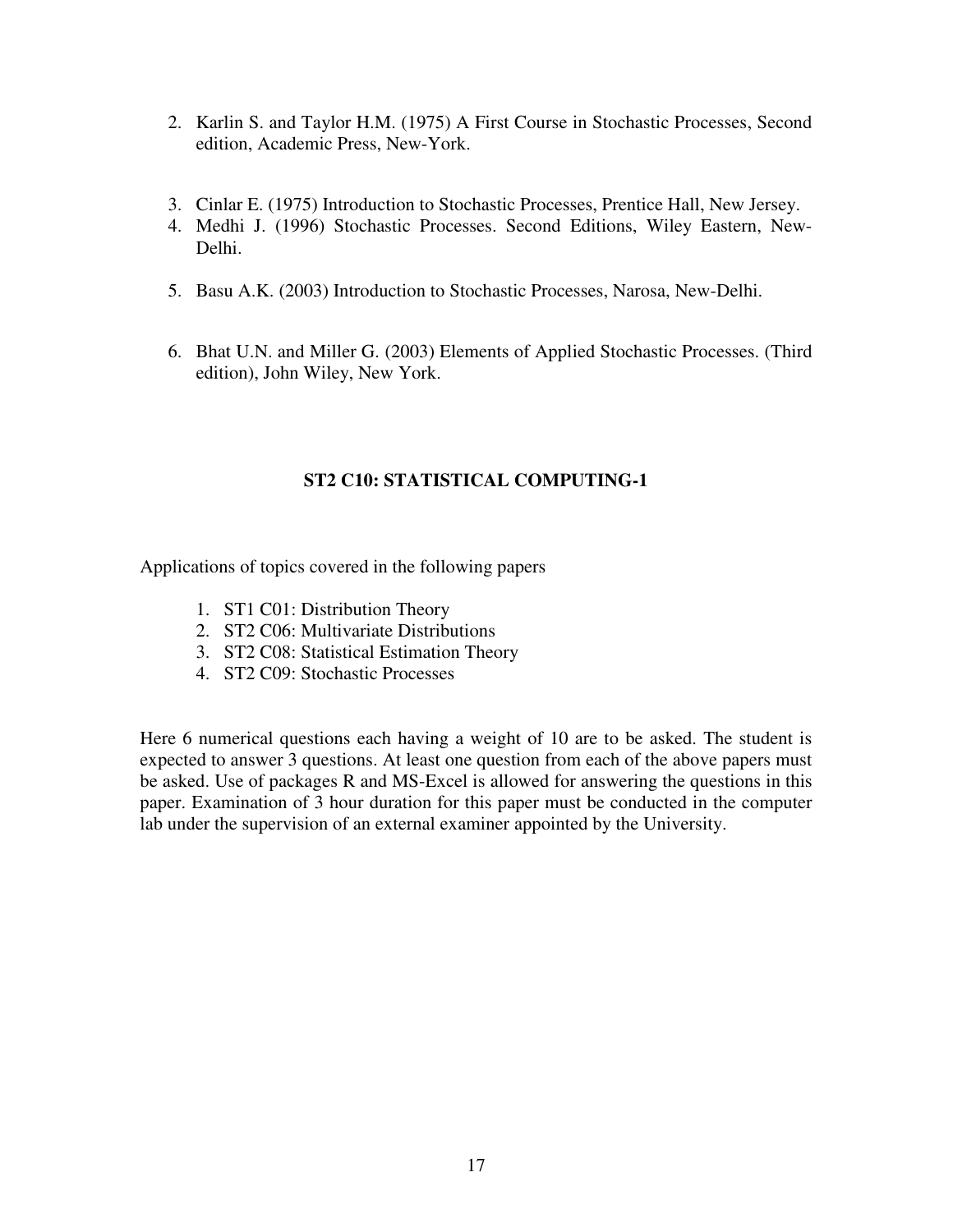#### **SYLLABI OF COURSES OFFERED IN SEMESTER III**

#### **ST3 C11: SAMPLING THEORY**

#### **UNIT I**

Census and sampling methods, probability sampling and non-probability sampling, principal steps in sample surveys, sampling errors and non-sampling errors, bias, variance and mean square error of an estimator, simple random sampling with and without replacement, estimation of the population mean, total and proportions, properties of the estimators, variance and standard error of the estimators, confidence intervals, determination of the sample size.

#### **UNIT II**

Stratified random sampling, estimation of the population mean, total and proportion, properties of estimators, various methods of allocation of a sample, comparison of the precisions of estimators under proportional allocation, optimum allocation and srs. Systematic sampling – Linear and Circular, estimation of the mean and its variance. comparison of systematic sampling, srs and stratified random sampling for a population with a linear trend.

#### **UNIT III**

Ratio method of estimation, estimation of the population ratio, mean and total, first order approximate expression for bias, mse of ratio estimates, comparison with srs estimation. Unbiased ratio type estimators- Hartly- Ross estimator, regression method of estimation, first order approximate expression for bias and mse of linear regression estimators, large sample comparison with mean per unit estimator and ratio estimators, Cluster sampling, single stage cluster sampling with equal and unequal cluster sizes, estimation of the population mean and its standard error. Two- stage cluster sampling with equal and unequal cluster sizes, estimation of the population mean and its standard error.

#### **UNIT IV**

Unequal probability sampling, PPS sampling with and without replacement, cumulative total method, Lahiris method, Midzuno-Zen method, estimation of the population total and its estimated variance under PPS wr sampling, ordered and unordered estimators of the population total under PPS wor, Horwitz – Thomson estimator and its estimated S. E, Des-Raj's ordered estimator, Murthy's unordered estimator (properties of these estimators for n=2 only)

### **Text Books:**

- 1. Cochran W. G. (1999) Sampling Techniques, 3rd edition, John Wiley and Sons.
- 2. Mukhopadyay P. (2009) Theory and Methods of Survey Sampling, 2<sup>nd</sup> edition, PHL, New Delhi.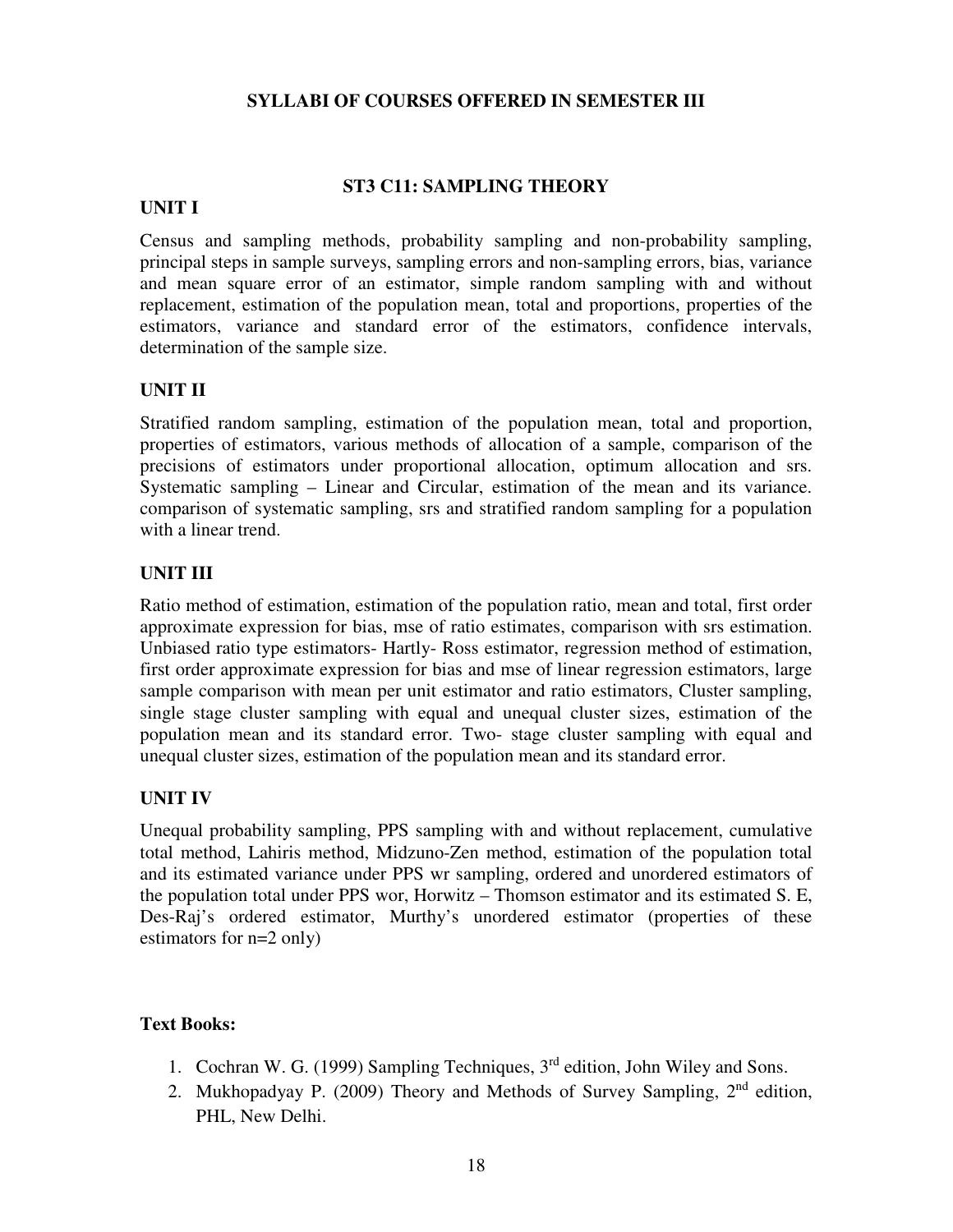# **Reference Books:**

- 1. Singh D. and Choudhary F. S. (1986) Theory and Analysis of Sample Survey Designs, Wiley Eastern Ltd.
- 2. Des Raj (1967) Sampling Theory, Tata McGraw Hill, New Delhi.
- 3. Sampath S. C. (2001) Sampling Theory and Methods, Alpha Science International Ltd., India.

# **ST3 C12: STATISTICAL TESTING OF HYPOTHESES**

# **UNIT I**

Basic concepts in testing of hypothesis, randomized tests, Neymann- Pearson lemma and most powerful tests, monotone likelihood ratio (MLR) property, uniformily most powerful (UMP) tests, construction of uniformly most accurate (UMA) confidence intervals using UMP tests, uniformly most powerful unbiased (UMPU) tests, construction of uniformly most accurate unbiased (UMAU) confidence intervals using UMPU tests, Locally most powerful (LMP) and locally most powerful unbiased (LMPU) tests.

# **UNIT II**

Similar regions tests, Neymann structure tests, likelihood ratio (LR) tests and their properties, LR tests for testing equality of mean and variance of two normal populations.

# **UNIT III**

Sequential probability ratio tests (SPRT), Properties of SPRT, Construction of sequential probability ratio tests, Wald's fundamental identity, Operating characteristic (OC) function and Average sample number (ASN) functions.

# **UNIT IV**

Non-parametric tests-- sign test, signed rank test, Chi-square tests, Kolmogorov-Smirnov one sample and two samples tests, median test, Mann- Whiteny U-test, Wilcoxon test, test for randomness, Wald–Wolfowitz run test for equality of distributions, Kruskall– Wallis one-way analysis of variance, Friedman's two-way analysis of variance.

# **Text Books:**

- 1. Rohatgi V.K. (1976) An Introduction to Probability Theory and Mathematical Statistics, John Wiley & Sons, New York.
- 2. Manojkumar Srivastava and Namita Srivstava (2009) Statistical Inference: Testing of Hypothesis, Eastern Economy Edition, PHI Learning Pvt. Ltd., New Delhi.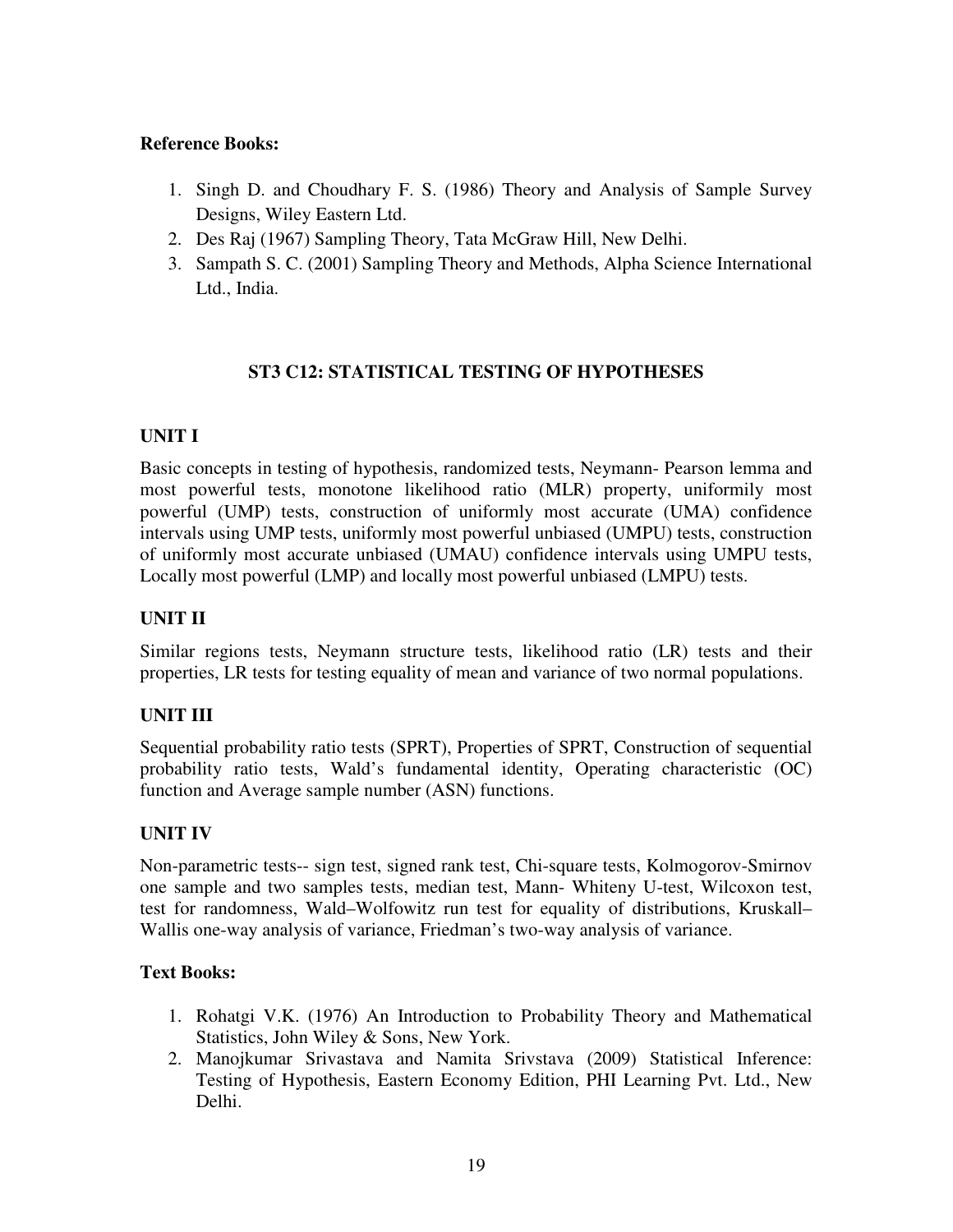# **References Books:**

- 1. Gibbons J.K. (1971) Non-Parametric Statistical Inference, McGraw Hill.
- 2. Casella G. and Berger R.L. (2002) Statistical Inference, Second Edition Duxbury, Australia.
- 3. Lehman E.L. (1998) Testing of Statistical Hypothesis. John Wiley, New York.
- 4. Wald A. (1947) Sequential Analysis, Wiley, Doves, New York.
- 5. Dudewicz E.J. and Mishra S.N. (1988) Modern Mathematical Statistics, John Wiley & Sons, New York.
- 6. Siegel S. and Castellan Jr. N. J. (1988) Non-parametric Statistics for the Behavioral Sciences, McGraw Hill, New York.
- 7. Rao C.R. (1973) Linear Statistical Inference and its Applications, Wiley.

# **ST3 C13: DESIGN AND ANALYSIS OF EXPERIMENTS**

# **UNIT I**

Linear estimation: standard Gauss Markoff set up, estimability of parameters, method of least squares, best linear unbiased Estimators, Gauss – Mark off Theorem, tests of linear hypotheses.

# **UNIT II**

Planning of experiments, Basic principles of experimental design, uniformity trails, analysis of variance, one-way, two-way and three-way classification models, completely randomized design (CRD), randomized block design (RBD) latin square design (LSD) and Graeco-latin square designs, Analysis of covariance (ANCOVA), ANCOVA with one concomitant variable in CRD and RBD.

# **UNIT III**

Incomplete block design; balanced incomplete block design (BIBD); incidence Matrix, parametric relation; intrablock analysis of BIBD, basic ideas of partially balanced incomplete block design (PBIBD).

# **UNIT IV**

Factorial experiments,  $2^n$  and  $3^n$  factorial experiments, analysis of  $2^2$ ,  $2^3$  and  $3^2$  factorial experiments, Yates procedure, confounding in factorial experiments, basic ideas of response surface designs.

- 1. Aloke Dey (1986) Theory of Block Designs, Wiley Eastern, New Delhi.
- 2. DAS M.N. and GIRI N.C. (1994) Design and analysis of experiments, Wiley Eastern Ltd.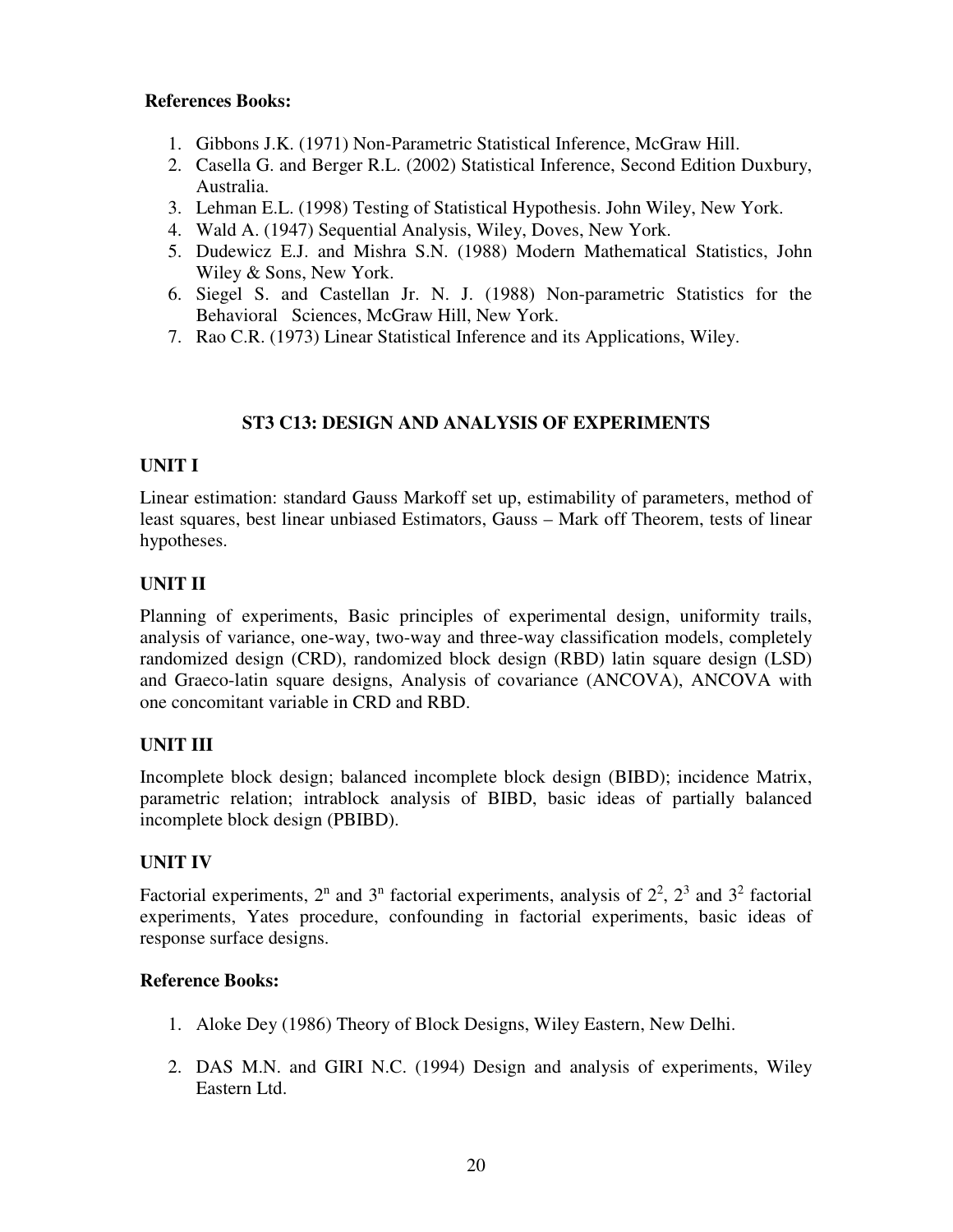- 3. Joshi D.D. (1987) Linear estimation and Design of Experiments, Wiley Eastern.
- 4. Montgomery C.D. (1976) Design and Analysis of Experiments John Wiley, New York.
- 5. Chakrabarti M.C. (1962) Mathematics of Design and Analysis of Experiments, Asia publishing House, Bombay.

# **ST3 C14: MULTIVARIATE ANALYSIS**

### **UNIT I**

Likelihood ratio test, Hotelling's  $T^2$  (one and two samples), Mahalanobi's  $D^2$  statistic, Fisher-Behren problem, MANOVA (one way and two-way)

# **UNIT II**

Dimension reduction methods, principal components, canonical correlation and variates, ,

profile analysis, factor analysis.

# **UNIT III**

Classification problem, discriminant analysis, Bayes' procedures, Fishers approach, more than two groups, selection of variables. testing independence of sets of variates, tests for equality of dispersion matrices, sphericity test.

# **UNIT IV**

Cluster analysis, proximity data, hierarchical clustering, non-hierarchical clustering methods.

### **Text Books:**

- 1. Anderson T. W. (1984) An Introduction to Multivariate Statistical Analysis (2nd ed.) John Wiley.
- 2. Johnson R.A. and Wichern D.W. (1990) Applied Multivatiate Statistical Analysis. Pearson education.

- 1. Rencher,A. C. (1995) Methods of Multivariate Analysis. John Wiley.
- 2. Seber G. F. (1983) Multivariate Observations, John Wiley.
- 3. Rao C. R. (1973) Linear Statistical Inference and Its Applications (2nd Ed.), Wiley Eastern Ltd.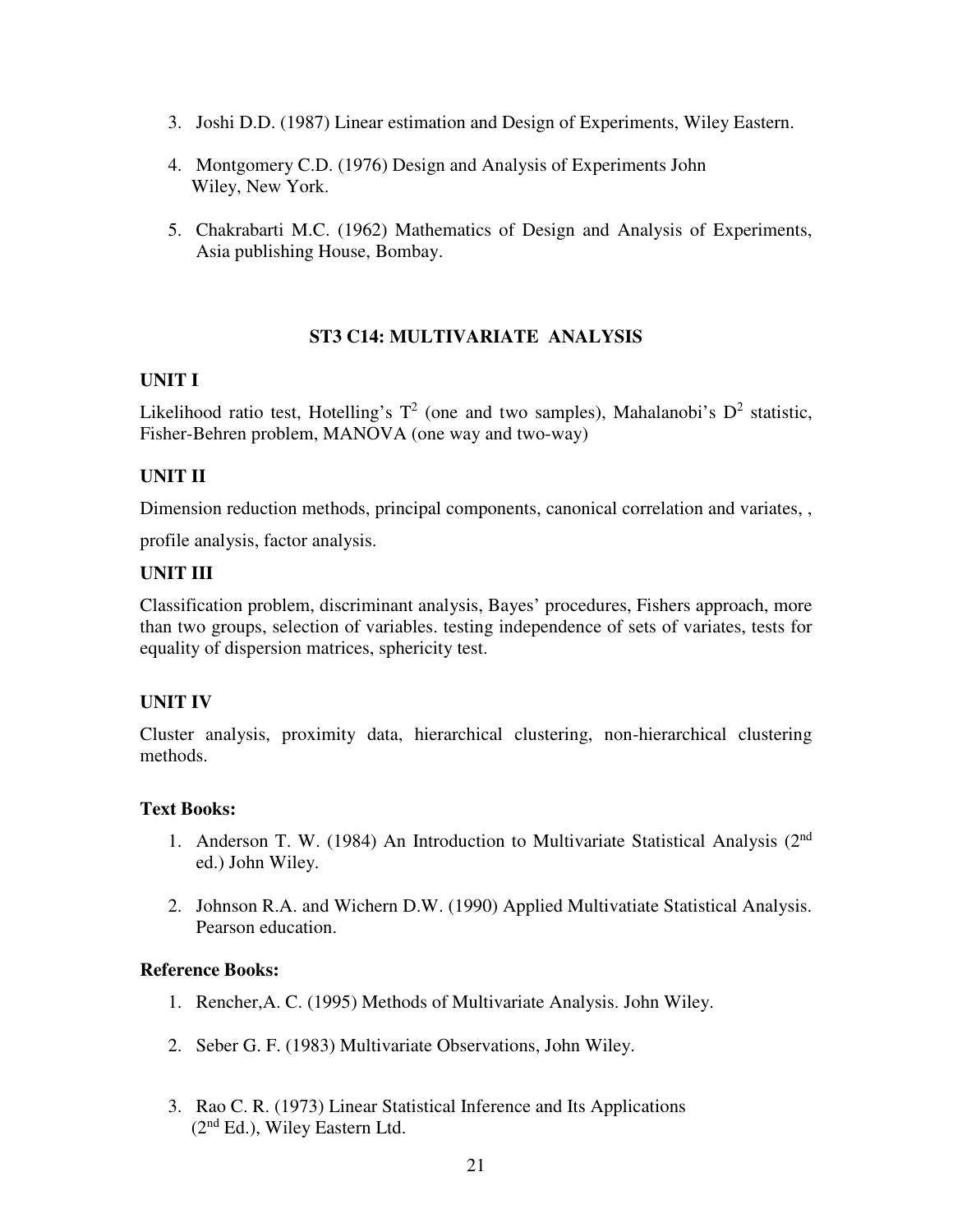# **ST3 C15: STATISTICAL COMPUTING-2**

Applications of topics covered in the following papers

- 1. ST3 C11:Sampling Theory
- 2. ST3 C12: Statistical Testing of Hypotheses
- 3. ST3 C13: Design and Analysis of Experiments
- 4. ST3 C14: Multivariate Analysis

Here 6 numerical questions each having a weight of 10 are to be asked. The student is expected to answer 3 questions. At least one question from each of the above papers must be asked. Use of packages R and MS-Excel is allowed for answering the questions in this paper. Examination of 3 hour duration must be conducted in the computer lab under the supervision of an external examiner appointed by the University.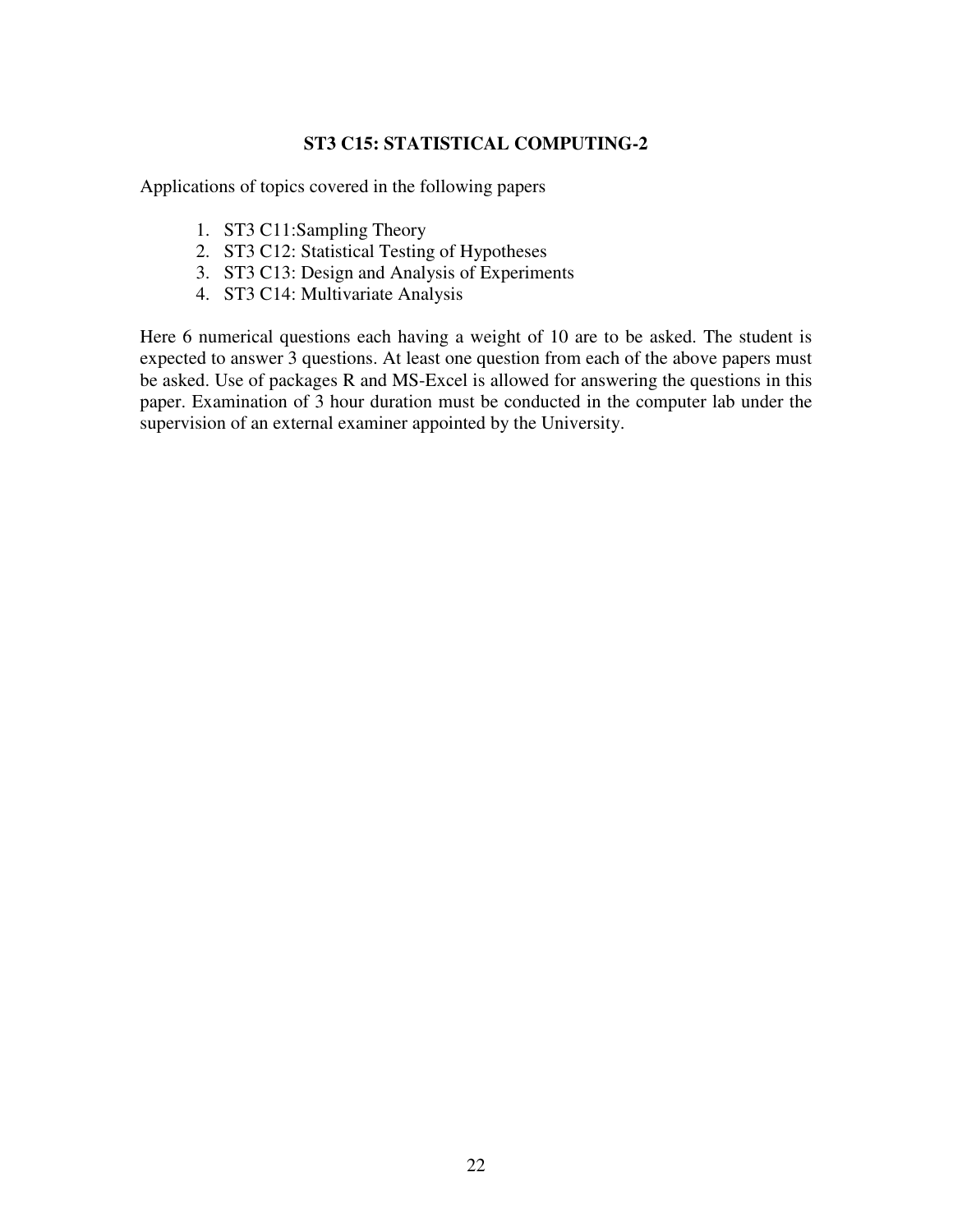# **SYLLABI OF COURSES OFFERED IN SEMESTER IV**

# **ST4 C16: STATISTICAL QUALITY CONTROL**

# **UNIT I**

Statistical process control, theory of control charts, Shewhart control charts for variables-  $\bar{x}$ , R, s charts, attribute control charts - p, np, c, u charts, modified control charts.

# **UNIT II**

O.C and ARL curves of control charts, moving average control charts, EWMA charts, CUSUM charts, process capability analysis, process capability indices  $-C_p$  and  $C_{pk}$ .

# **UNIT III**

Acceptance sampling for attributes, single sampling, double sampling, multiple sampling and sequential sampling plans, rectifying inspection plans, measuring performance of the sampling plans- OC, AOQ, ASN, ATI curves.

# **UNIT IV**

Acceptance sampling plans by variables, designing a variable sampling plan with a specified OC curve, sampling plan for a single specification limit with known and unknown variance.

# **Text Books:**

- 1. Montgomery D. C. (2005) Introduction to Statistical Quality control,  $5<sup>th</sup>$  edition, Wiley.
- 2. Grant E. L. and Leavenworth R. S. (1980) Statistical Quality control, McGraw Hill.

- 1. Duncan A. J. (1980) Quality control and Industrial Statistics, Irwin Homewood.
- 2. Schilling E. G. (1982) Acceptance Sampling in Quality Control, Marcel Decker.
- 3. Ott E.R. (1975) Process Quality Control, McGraw Hill.
- 4. Mittag H. J. and Rinne, H. (1993) Statistical Methods for Quality Assurance, Chapman and Hall.
- 5. Chin-knei Cho (1987) Quality Programming, John Wiley.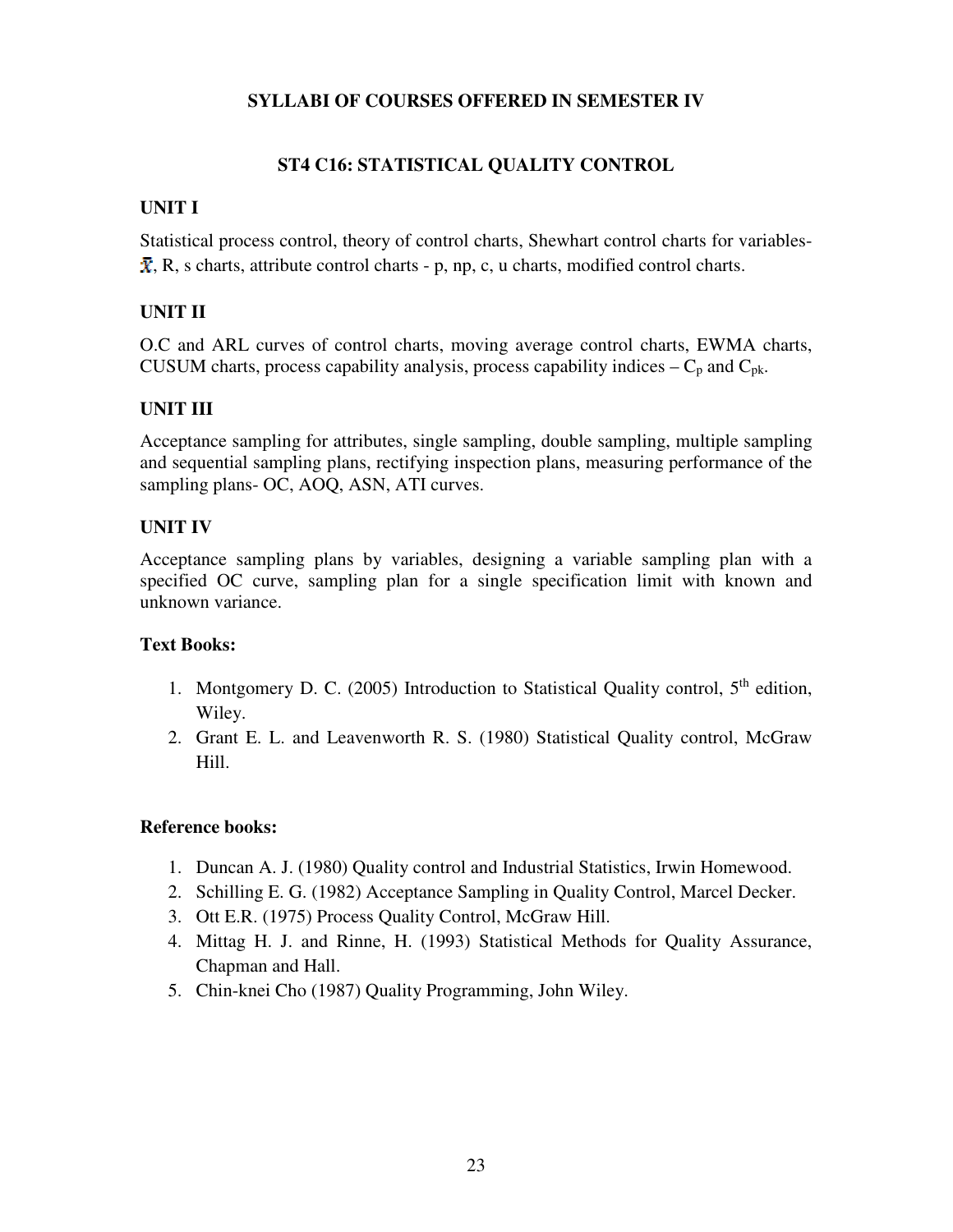# **ST4 E01: ECONOMETRIC METHODS**

# **UNIT I**

Demand and supply functions, elasticity of demand, equilibrium of market, production functions- homogeneous functions, elasticity of production, input- output analysis, simple linear regression models.

# **UNIT II**

Multiple linear regression models, estimation of the model parameters, tests concerning the parameters, confidence intervals, prediction, heteroscedasticity, tests, consequences, Multicollinearity- consequences, Farrar-Glauber test, remedial measures.

# **UNIT III**

Aitken's generalized least square method, tests for auto correlation, consequences, and estimation procedures, stochastic regressors, errors in variables, use of Dummy variables in regression, polynomial regression models, logistic regression, step-wise regression.

# **UNIT IV**

Simultaneous equation models, instrumental variables, recursive models, distributed- lag models identification problems, rank and order condition, methods of estimation- indirect least squares, least variance ratio and two-stage least squares, FIML- methods.

- 1. Johnston J. (1984) Econometric Methods (Third edition), McGraw Hill, New York.
- 2. Montgomery D.C., Peck E.A. and Vining G.G. (2007) Introduction to Linear Regression Analysis, John Wiley, India.
- 3. Gujarati D (1979) Basic Econometrics, McGraw Hill.
- 4. Koutsoyiannis A (1979) Theory of Econometrics, Macmillian Press.
- 5. Apte P.G. (1990) Text book of Econometrics, Tata Me Graw Hill.
- 6. Theil H. (1982) Introduction to the Theory and Practice of Econometrics, John Wiley.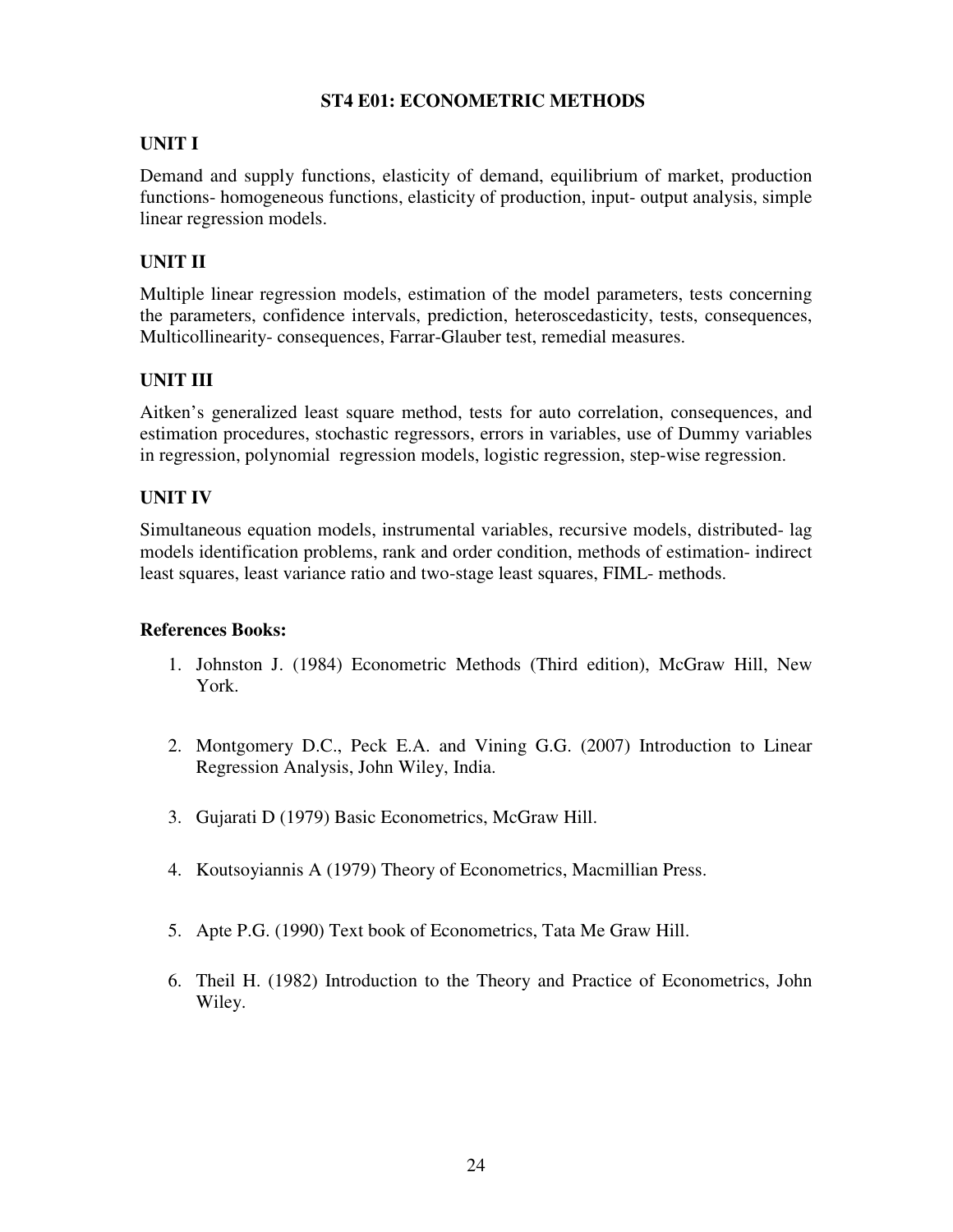#### **ST4 E02: OPERATIONS RESEARCH**

# **UNIT I**

Transportation problems, assignment problems, Sequencing problem, traveling salesmen problems, network analysis, GANTT, CPM, PERT.

# **UNIT II**

Inventory models, deterministic inventory models, EOQ models with and without shortages, multi-item deterministic models with one linear constraint, EOQ problem with price breaks, probabilistic inventory models single period stochastic models without set up cost, general single period models.

# **UNIT III**

Characteristics of dynamic programming and developing optimal decision policy using Bellman's principle of optimality, dynamic programming under certainty, single additive constraint-additives separable returns, single multiplicative constraint-additives separable return, single additive constraint multiplicatively separable return, dynamic programming approach for solving LPP, NLPP, quadratic programming, Kuhn -Tucker conditions, Wolfe's modified simplex method and Beale's method.

# **UNIT IV**

Theory of games, two person zero-sum games, fundamental theorem of matrix games, dominance property, graphical method of solution of 2xn and mx2 games, Rectangular games as LPP.

- 1. Ravindran A, Philips D.T and Soleberg, Operations Research Principles and Practice, John Wiley and Sons.
- 2. J K Sharma Operations research Theory and Applications Macmillan.
- 3. Frederick S Hiller and Gerala Jlieberman, Introduction to Operations Research Tata Mcgraw Hill.
- 4. Kanti Swarup, Gupta, Manmohan (2004)  $10<sup>th</sup>$  edition, Operations Research Principles and Practice.
- 5. Thaha H A, Operations Research An Introduction, Prentice Hall.
- 6. Mittal K.V (1983) Optimization methods in OR system analysis, Wiley Eastern.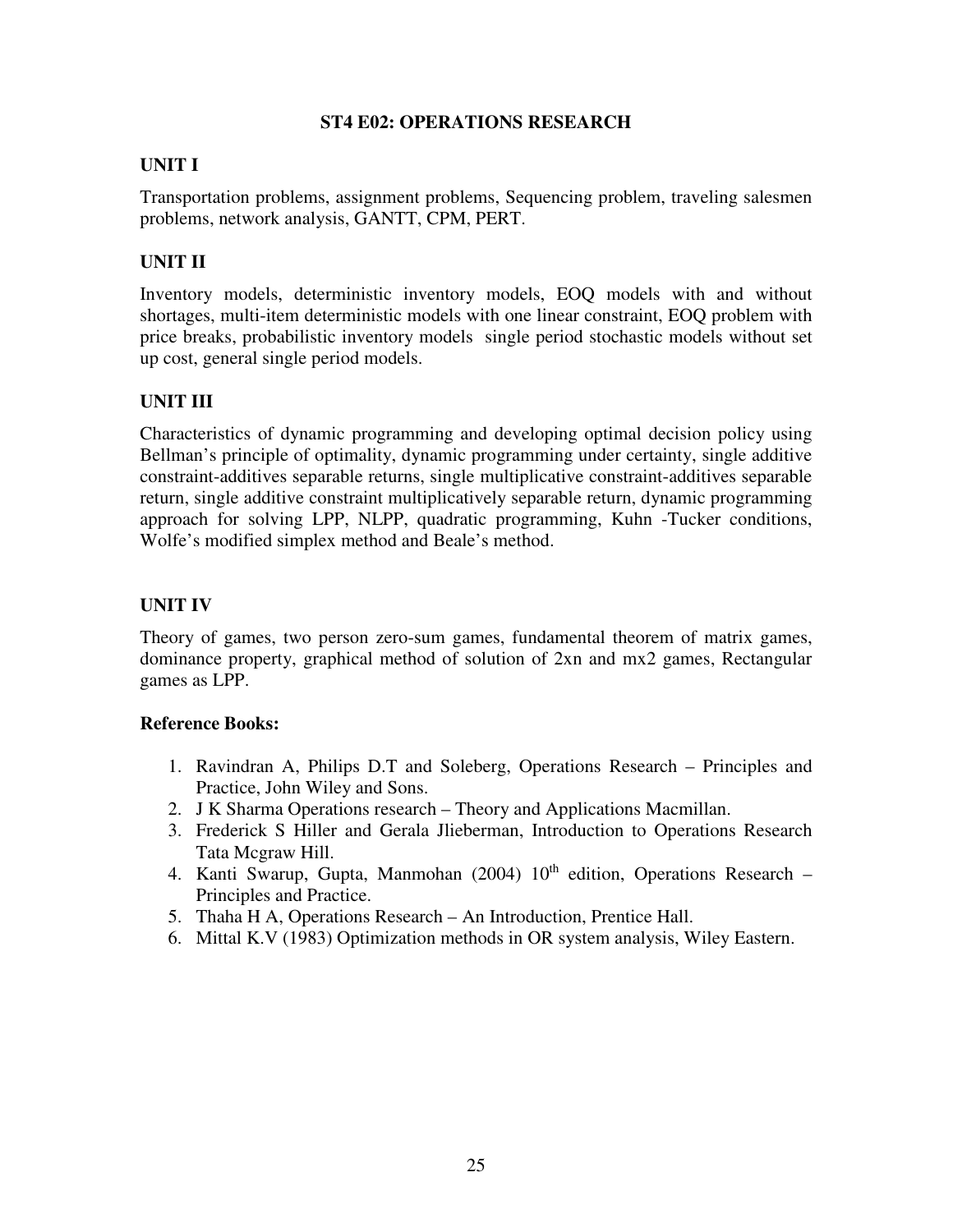# **ST4 E03: STATISTICAL RELIABILITY ANALYSIS**

# **UNIT I**

Basic concepts in reliability, series and parallel systems, k out of n systems and its reliability, coherent systems, reliability of coherent systems, cuts and paths, bounds on system reliability.

# **UNIT II**

Life distributions; reliability function, hazard rate and mean residual life function, oneone correspondence of these functions, Study of life time models viz, exponential, Weibull, Lognormal, Pareto, Gamma, Makeham, Reliegh distributions, proportional hazard models and their characteristics.

# **UNIT III**

Notions of ageing; increasing failure rate (IFR), increasing failure rate average (IFRA), new better than used (NBU), decreasing mean residual life (DMRL) and new better than used in expectation (NBUE), classes and their duals; loss of memory property of the exponential distribution, closures of these classes under formation of coherent systems, convolutions and mixtures.

### **UNIT IV**

Reliability estimation using MLE - Exponential, Weibull and Gamma distributions based on censored and non-censored samples, Kaplan-Meier estimates of the distribution function, stress-strength reliability and its estimation.

### **Text Books:**

- 1. Barlow R.E. and Proschan F. (1965) Mathematical Theory of Reliability, Wiley, New York.
- 2. Sinha S. K. (1986) Reliability and Life Testing, Wiley Eastern.

- 1. Barlow R.E. and Proschan F. (1985) Statistical Theory of Reliability and Life Testing, Holt Rinehart and Winston, New York.
- 2. Rao S.S. (1992) Reliability-based design, McGraw Hill, New York.
- 3. Lai C.D and Xie M. (2006) Stochastic ageing and dependence in reliability, Springer.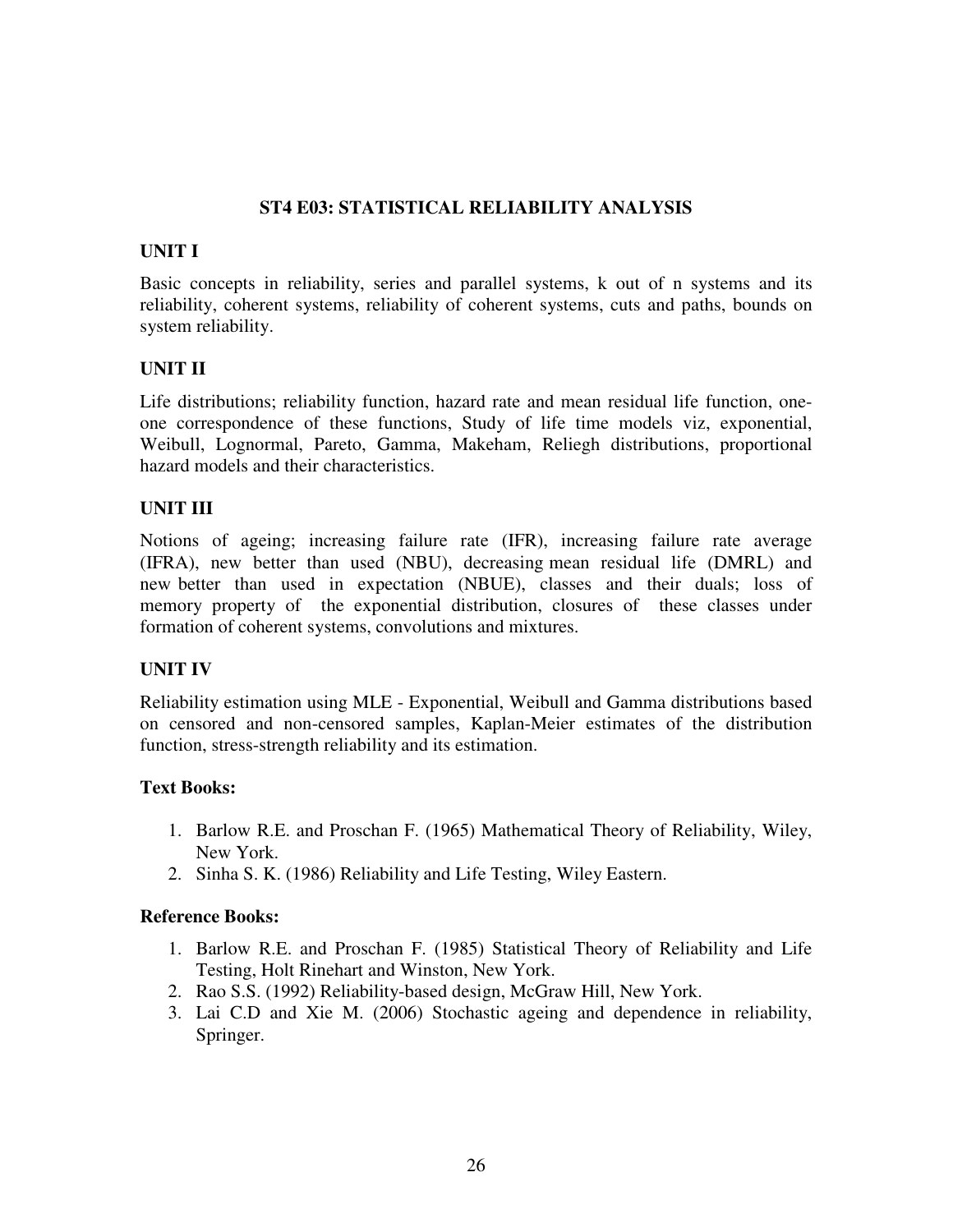# **ST4 E04: POPULATION DYNAMICS**

### **UNIT I**

Sources of mortality data-mortality measures-ratios and proportions, crude mortality rates, specific rates- standardization of mortality rates, direct and indirect methods, gradation of mortality data, fitting Gompertz and Makeham curves.

# **UNIT II**

Life tables-complete life table-relation between life table functions, abridged life tablerelation between abridged life table functions, construction of life tables, Greville's formula, Reed and Merrell's formula- sampling distribution of life table functions, multivariate pgf –estimation of survival probability by method of MLE.

# **UNIT III**

Fertility models, fertility indices-relation between CBR,GFR,TFR and NRR stochastic models on fertility and human reproductive process, dandekar's modified binomial and Poisson models, Brass, Singh models-models for waiting time distributions, Sheps and Perrin model.

# **UNIT IV**

Population growth indices, logistic model, fitting logistic, other growth models, Lotka's stable population, analysis, quasi stable population, effect of declining mortality and fertility on age structure, population projections, component method-Leslie matrix technique, properties of time independent Leslie matrix-models under random environment

### **Text Books:**

- 1. Biswas S (1988) Stochastics processes in Demography and applications, Wiley Eastern.
- 2. Biswas S (2007) Applied Stochastic Processes-A Biostatistical and Population Oriented Approach  $(2<sup>nd</sup>$  edn), New Central Book Agency.

- 1. Keyfitz N (1977) Applied Mathematical Demography A Wiley Interscience publication.
- 2. Pollard J.H (1975) Mathematical Models for the growth of Human population, Cambridge University Press.
- 3. Ramkumar R (1986) Technical Demography, Wiley Eastern.
- 4. Srinivasan K (1970) Basic Demographic Techniques and Applications.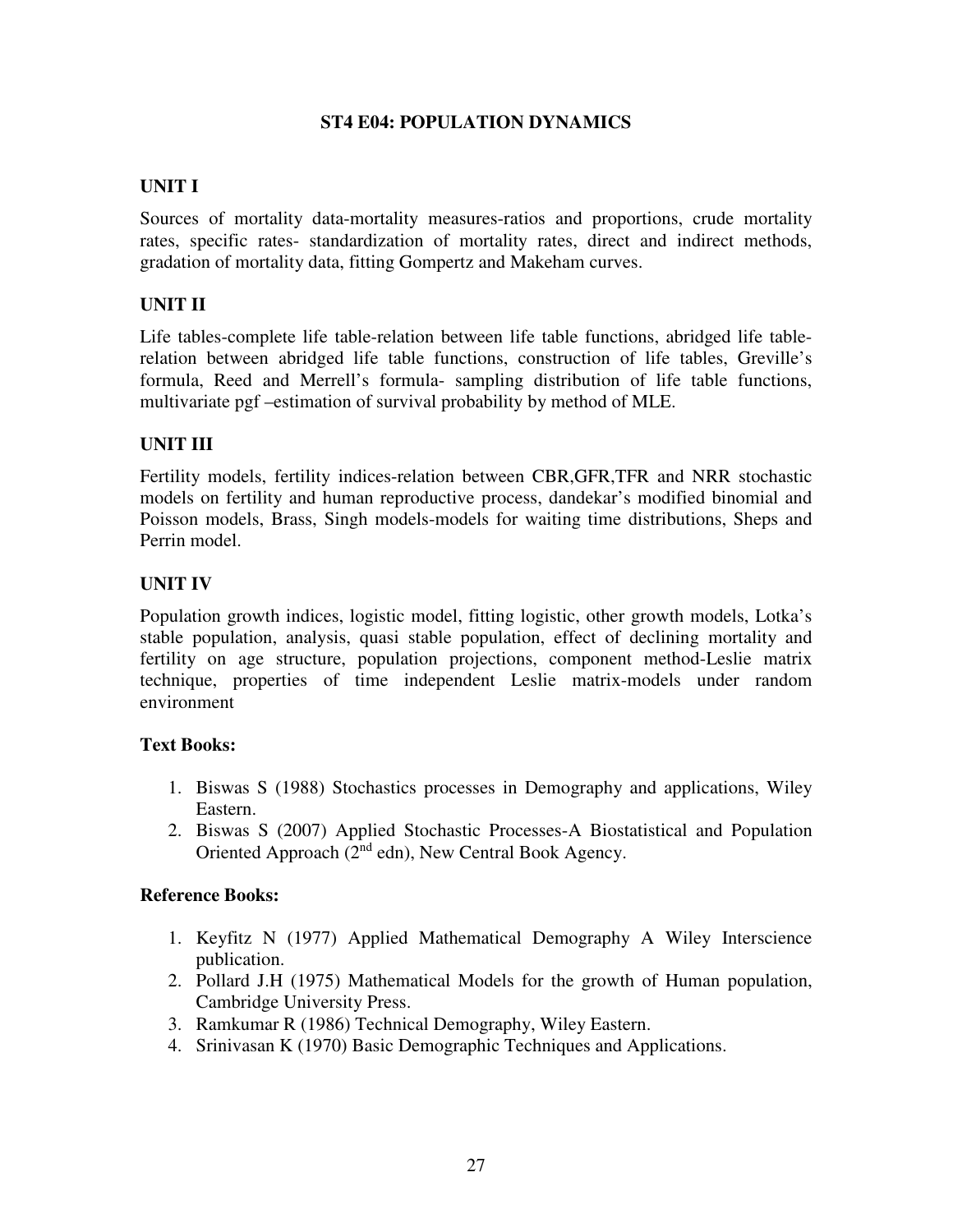### **ST4 E05: STATISTICAL DECISION THEORY**

# **UNIT I**

Basic elements of a decision problem, randomized and non-randomized decision rules, loss and risk functions, utility functions, axiomatic development and construction of utility functions.

# **UNIT II**

Bayes approach to inference and decisions, Normal and extensive forms of analysis, loss function. Finite action problems and tests of hypothesis.

# **UNIT III**

Ideas of subjective probability, prior and posterior distributions, determination of prior distributions, natural conjugate priors, prior-posterior analysis for Bernoulli, Poisson and normal processes, improper priors, estimation and testing using improper prior in normal samples.

# **UNIT IV**

Mini max principle, basic elements of game theory, general techniques of solving games, mini-max estimation for normal and Poisson means, admissibility of decision rules, general theorems on admissibility.

### **Text Books:**

- 1. James O Berger (1980) Statistical Decision Theory and Bayesian Analysis, Springer Verlag .
- 2. De Groot M.H (1970) Optimal Statistical Decisions, John Wiley.
- 3. Raaiffe H. and Schlaiffer R (2000) Applied Statistical Decision Theory, M.T.Press.

- 1. Zellener (1971) An Introduction to Bayesian Inference in Econometrics, Wiley.
- 2. Hayes J.G and Winkler R I (1976) Probability, Statistics and Decision, Dower.
- 3. Wald A (1950) Statistical Decision Functions Wiley.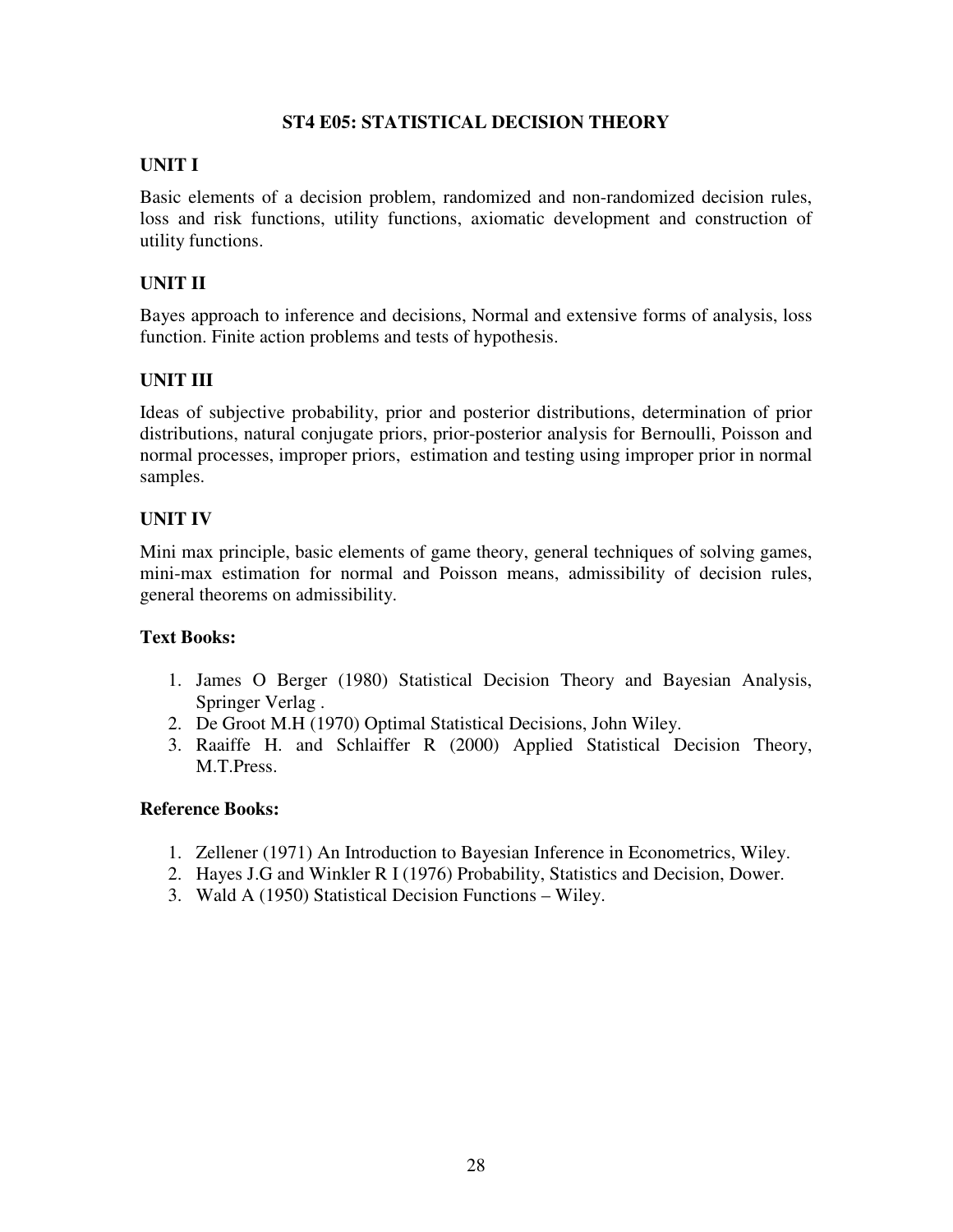#### **ST4 E06: ADVANCED DISTRIBUTION THEORY**

#### **UNIT I**

Pearson system of curves, properties, extensions, Fitting of curves, estimation of parameters, Johnson system, Burr systems, Edgeworth series, Gram Charlier series.

### **UNIT II**

 Characterization of probability distribution, Exponential and Geometric law, lack of memory property, Normal law – characterization based on independence of linear forms and quadratic forms and regression.

### **UNIT III**

 Power series and contagious distribution. GPSD, Hyper Poisson family of derived distribution derived from Poisson and other generalization.

#### **UNIT IV**

 Non – parametric density estimation , Kernel density estimation, Bootstrap and Mestimation.

#### **Reference Books:**

- 1. Johnson N.L . and Kotz S Distribution in statistics ( Vol. 1,2 & 3) John Wiley.
- 2. Kagan A.M. and Linnik Y.V.& Rao C.R. Characterization problems in mathematical statistics.
- 3. Kendall M.G. Advanced theory of statistics (Vol.I)

### **ST4 E07: TIME SERIES ANALYSIS**

### **UNIT I**

Time series, components of time series, additive and multiplicative models, determination of trend, analysis of seasonal fluctuations, test for trend and seasonality, exponential and moving average smoothing, holt-winter smoothing, forecasting based on smoothing.

### **UNIT II**

Time series as a discrete parameter stochastic process, auto covariance and auto correlation functions and their properties, stationary processes, test for stationarity, unit root test, stationary processes in the frequency domain, spectral analysis of time series.

### **UNIT III**

Detailed study of the stationary processes: moving average (MA), autoregressive (AR), autoregressive moving average (ARMA) and autoregressive integrated moving average (ARIMA) models.